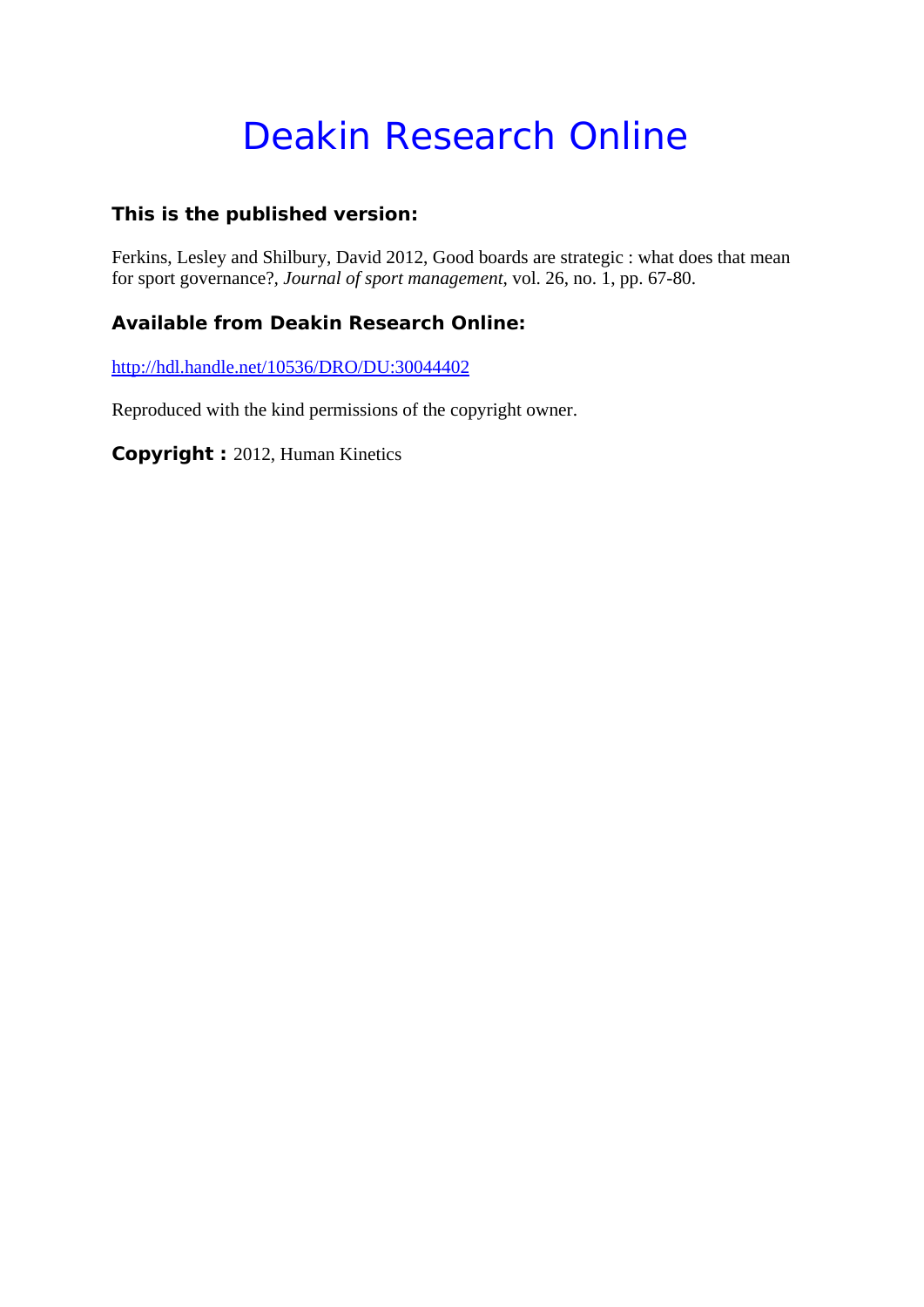# **Good Boards Are Strategic: What Does That Mean for Sport Governance?**

#### **Lesley Ferkins and David Shilbury**

Deakin University

To learn more about the governance of sport organizations, this study explored what meaning board members of national sport organizations (NSOs) attach to the concept of "strategic capability". In so doing, the inquiry also identified factors considered to constrain or enable board strategic function. This paper draws on a body of knowledge developed over 38 years on board strategic function, primarily from the commercial setting but also from the emerging body of work in the nonprofit and sport governance setting. Located within the interpretive research paradigm this study engaged a range of different qualitative methods including cognitive mapping and visual imagery. Working across two NSOs in New Zealand, four elements were generated that served as reference points in mapping out the meaning of a strategically able board. These were categorized as the need to have capable people, a frame of reference, facilitative board processes, and facilitative regional relationships.

 "Boards are identified theoretically as the crucial lynchpin at the head of the organization .... In practice, they are also the point at which the buck stops" (Pye, 2004, p. 65). Pye also noted that as the highest decisionmaking level in an organization, boards, "in both theory and practice, have always been treated slightly differently than other areas and levels of group decision-making in organizations" (p. 65). In the sport management domain, governance is also considered to be one of the most influential elements for the success of a nonprofit sport organization (Balduck, Van Rossem, & Buelens, 2010). Unlike commercial organizations, nonprofit sporting bodies in Canada, the UK, Australia and New Zealand are traditionally governed by a volunteer board which serves to direct limited resources via limited staffing capacity. As a consequence, the voluntary board, capable of attracting significant expertise, can be a nonprofit sport organization's most critical asset (Ferkins, Shilbury, & McDonald, 2009).

The question remains, however, as to whether current sport governance models are realizing the potential of those sitting around the board room table. The general consensus in any industry identifies both the performance role, or forward looking role of the board, and conformance, the monitoring and accountability function, to be key responsibilities of the board (Ruigrok, Peck, & Keller, 2006). Despite agreement on these dual functions, most prior research (emanating largely from the commercial domain) has concentrated on the conformance role of the board (Stiles, 2001). Stimulated in large part by the work

of Forbes and Milliken (1999), McNulty and Pettigrew (1996, 1999), and Pettigrew and McNulty (1995, 1998), some scholars, in turning their attention to the performance role and in particular the strategic function of the board, have begun to focus on board strategic processes (Kerr & Werther, 2008; Pugliese, Bezemer, Zattoni, Huse, Van den Bosch, & Volberda, 2009; Siciliano, 2008). Within this emerging body of literature, however, there is still a lack of consensus about the board's strategic role and it remains an ambiguous concept (Pugliese & Wenstøp, 2007).

In the sport management setting, a small but growing number of studies have considered governance. In particular, scholars have concentrated on the areas of shared leadership (Auld & Godbey, 1998; Ferkins, Shilbury, & McDonald, 2009; Hoye, 2004, 2006; Hoye & Cuskelly, 2003a, 2004; Inglis, 1997a), board motivation (Inglis, 1994) and executive committee cohesion (Doherty & Carron, 2003), board roles (Inglis, 1997b; Shilbury, 2001; Yeh & Taylor, 2008; Yeh, Taylor, & Hoye, 2009), and board structure and performance (Hoye & Cuskelly, 2003b; Kikulis, 2000; Papadimitriou, 1999; Shilbury, 2001; Taylor & O'Sullivan, 2009). In this emerging field of inquiry, the term "sport governance" has come to mean the practice of governance applied to the sporting context (Hoye & Cuskelly, 2007). In essence, sport governance is "the responsibility for the functioning and overall direction of the organization and is a necessary and institutionalized component of all sport codes from club level to national bodies, government agencies, sport service organizations and professional teams around the world" (Ferkins, Shilbury, & McDonald, 2009, p. 245). As such, many scholars in this field have taken their lead from more established research domains in seeking to determine the efficacy of applying major theoretical constructs to sport. Consequently, agency theory, stewardship

Ferkins and Shilbury are with the Sport Management Program, School of Management and Marketing, Deakin University, Melbourne, Victoria, Australia.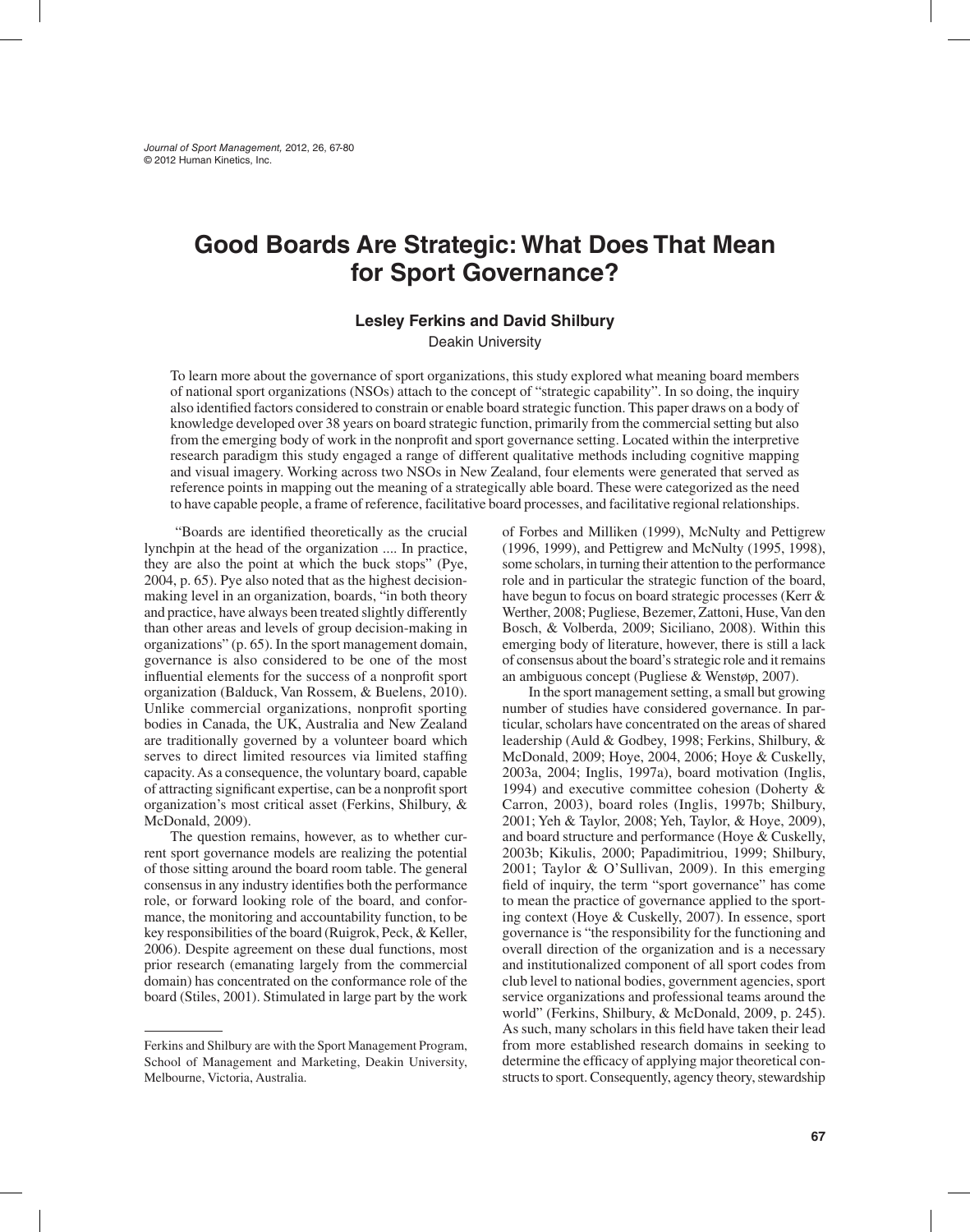theory, resource dependency theory, institutional theory and stakeholder theory, for example, have been employed to help explain the sport governance phenomenon. Curiously, few as yet have specifically addressed the strategic role of the board. Many of the findings from research specific to sport governance (Inglis, Alexander, & Weaver, 1999; Shilbury, 2001; Taylor & O'Sullivan, 2009), however, have important implications for an investigation that places strategic function as its central theme.

To learn more about the governance of sport organizations, this study explored what meaning board members of national sport organizations (NSOs) attach to the concept of "strategic capability". In so doing the inquiry also identified factors considered to constrain or enable board strategic function. The present study is part of a larger study that sought to determine how boards of NSOs could develop their strategic capability using a four-phase action research process. This paper specifically focuses on the first two phases in an in-depth consideration of the meaning of board strategic function, as expressed by volunteer board members of two NSOs. In this context, the board's strategic role is considered to be a subset of the overall governing function.

The nature and form of NSOs has been well established in sport organization theory (Babiak, 2007; Kikulis, Slack, & Hinings, 1995; O'Brien & Slack, 2003) with their role as lead sport organizations reconfirmed by a series of government reports and initiatives in New Zealand, Australia and the UK (Ministerial Taskforce, 2001; Crawford Report, 2009; Department of Culture, Media and Sport/Strategy Unit, 2002). In light of the central position NSOs hold within a sports system, New Zealandbased NSOs were chosen as the population for this study. Known in the UK as National Governing Bodies (NGBs), Taylor and O'Sullivan (2009, p. 683) noted, "Given the significant role NGBs play in the sporting landscape it is not surprising that the way they are governed has become such a topical issue". NSOs in New Zealand have evolved, like their Australian, Canadian and UK counterparts, from small and independent member-based associations with volunteer executives to organizations with paid staff and administrative offices. A primary, yet under-researched role of the governing group within an NSO, now known as the board of directors, is the strategic function (Ferkins, Shilbury, & McDonald, 2009; Hoye & Cuskelly, 2007). Situated within the interpretive research paradigm, and using qualitative research methods, this study sought an in-depth and "insiders" interpretation from two NSOs to "unpack" the meaning of a strategically able board.

# **Reviewing Board Strategic Function**

Within the governance literature, various terms have been used to describe board strategic function including strategic focus (Huse, 2005), strategic decision-making (Forbes & Milliken, 1999), strategic involvement/contribution (Edwards & Cornforth, 2003; Pugliese et al., 2009), strategic role (Roberts, McNulty, & Stiles, 2005), strategy development (Pettigrew & McNulty, 1998),

strategic processes (Stiles, 2001), strategic orientation (Ingley & van der Walt, 2005), and strategic capability (Ferkins, Shilbury, & McDonald, 2009). These labels are often used interchangeably, and it is within this "family" of concepts (in reference to the role of a governing board), that this study is situated. In particular, the terms "strategic function" and "strategic capability" have primarily been adopted, the latter indicating potential capacity, considered to be a useful perspective for exploring this concept (Ferkins, Shilbury, & McDonald, 2009). As explained above, a further mediating influence is the context within which the study took place, that is, the governance of national sport organizations. This section, therefore, provides an overview of the key elements regarding what is known within this body of knowledge, and how these elements relate to the context in question. In so doing, it traverses three distinct but related settings, that is, governance within commercial, nonprofit, and sport organizations. The distinctions between these settings are previously well-documented (see Balduck, Van Rossem, & Buelens, 2010; Ferkins, Shilbury, & McDonald, 2009; Shilbury, 2001; Taylor & O'Sullivan, 2009), with the specific research context in question outlined above.

#### **Research Periods on Board Strategic Function**

Arguably, the greatest insights to date in relation to board strategic function come from the commercial setting. Pugliese et al. (2009) found that the first scholarly articles were published in 1972 (Clendenin, 1972; Heller & Milton, 1972), beginning four decades of scholarly debate in relation to what they term "board strategic involvement". In examining the literature between 1972 and 2007, Pugliese et al. (2009) noted three distinct research phases. The first, labeled "The Emerging Debate About Boards' Strategic Involvement" (p. 299), spanned the timeframe between 1972 and 1989. According to Pugliese et al. this period was characterized by discussion "on the desirability of active board involvement, also in the realm of strategy" (p. 299) and was set against a backdrop of perceived board passivity in the affairs of the corporation (Stiles & Taylor, 2001). A small number of articles were produced during this era leading Zahra and Pearce (1989) to conclude that overall, "empirical research on the boards' strategic role is in its infancy stage" (p. 304).

The second period, labeled "The Heyday of 'Input-Output' Approaches" (Pugliese et al., 2009, p. 300) encompassed the timeframe 1990–2000. This decade represented a concentration of research on the relationship between board characteristics and board structure. Heavily influenced by agency theory, this era also drew primarily on the US context and a quantitative, outsiders' view of board strategic function (Dalton, Daily, Ellstrand, & Johnson, 1998). Although a final outcome of this research strand was board strategic performance, much of the work during this era appeared to concentrate on matters of conformance, such as board CEO-duality,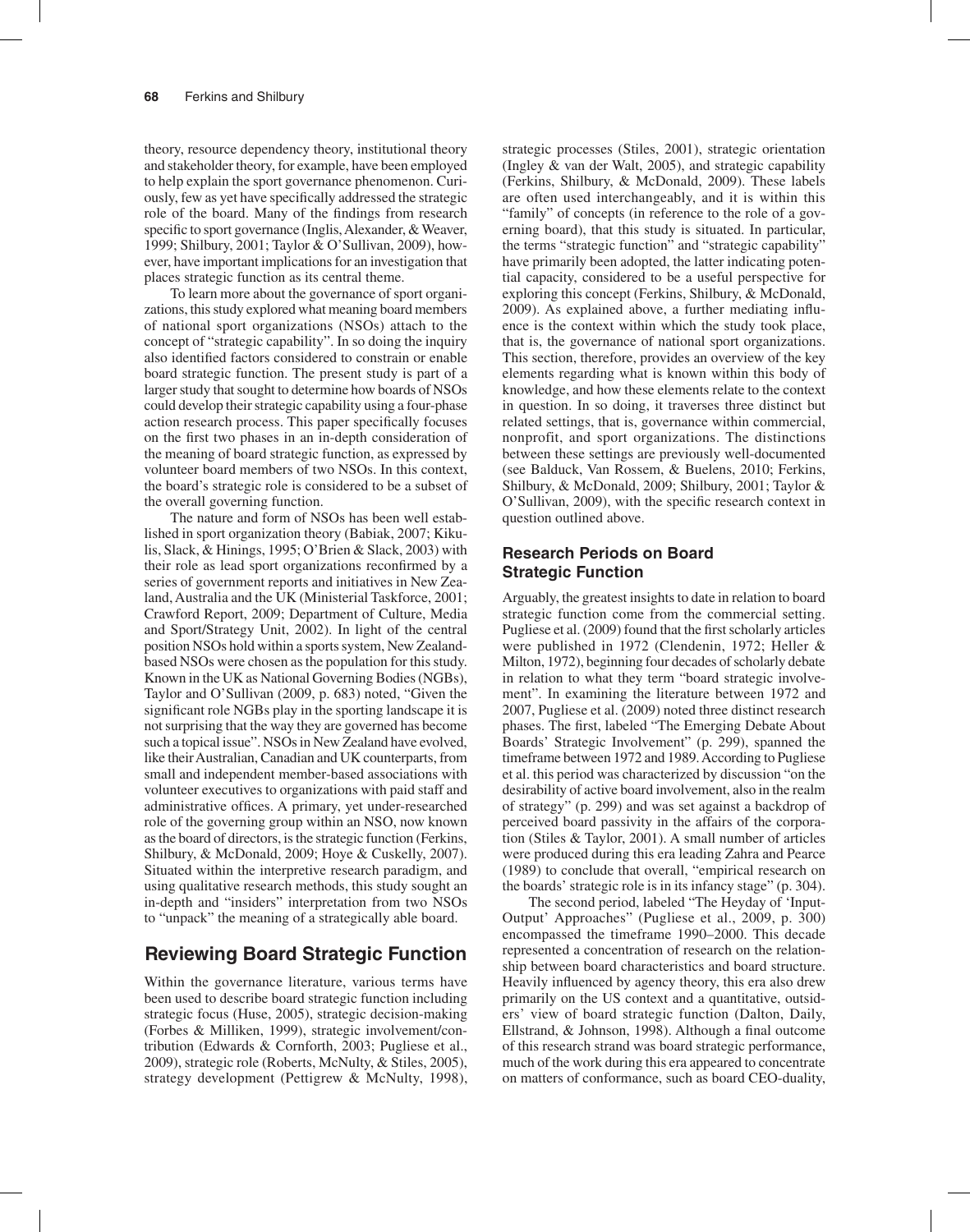outsider ratio, director's equity stakes, and tenure (Pugliese et al., 2009). The final period between 2001 and 2007 entitled, "Towards More Pluralism in the Board-Strategy Debate" (Pugliese et al., 2009, p. 300), is underlined by the emergence of a behavioral and cognitive approach to board strategic function. As indicated by the label, this line of inquiry employed a broader theoretical approach, moved beyond agency theory in particular, and engaged qualitative techniques that emphasized the importance of context and process (Pye & Pettigrew, 2005). It is in the latter tradition of inquiry into board strategic function that the current study is situated, and seeks to respond to the practical and theoretical need to clarify the notion of a "strategic board" within the sport organization setting.

#### **Board Strategic Process Research**

A key idea to emerge from a focus on board strategic processes has been an understanding that the board's role is beyond compliance and monitoring and, as such, not limited to ratification of strategy (Fiegener, 2005). Rather, the strategic role necessitates involvement in all phases of the strategic decision-making process. This has not always been the accepted line of reasoning in the literature. Stiles (2001) noted that the " ... concept of involvement in strategy has proved difficult to define" (p. 629). He argued that a common view is based on the distinction between formulation and evaluation and that the board's involvement in formulation ranges from " ... working with management to develop strategic direction, to merely ratifying management's proposals" (2001, p. 269). With regard to evaluation, the accepted work style of the board has ranged from probing management's evaluation of resource allocations, to simply accepting the evaluation that top management provides (Schmidt & Brauer, 2006; Stiles, 2001).

Pugliese and Wenstøp (2007) reinforced the "fuzziness" associated with the notion of board strategic involvement. They asserted that, "Board strategic involvement, albeit challenged by many scholars, is widely recognised as one of the major tasks of the board .... However, we still lack consensus about the boundary of board strategic involvement" (p. 385). In their study on small firms, they adopted a definition that "board strategic involvement, in general, refers to shaping mission, vision and values, identifying important strategic activities and scanning the environment for trends and opportunities" (p. 386). Although wide-ranging, this definition curiously does not include evaluation of strategic activities nor does it provide guidance as to the extent the board becomes involved in shaping the aspects noted. This very critique demonstrates the difficulty in "nailing down" the concept of strategic function. Yet, we know that without articulated clarity we cannot hope to advance this function (Ambrosini & Bowman, 2002). So, the search for an understanding of this concept, appropriate to the context in question, continues.

In their study of a UK hospital trust, Mueller, Sillince, Harvey, and Howorth (2003) noted that boards face conflicting requirements in fulfilling the monitoring role (considered to need a level of "independence"), and the strategy role (considered to require board involvement and collaboration with the CEO). Other scholars (e.g., Hambrick, Werder, & Zajac, 2008; Kerr & Werther, 2008; Mankins, 2007) have noted, there is a complex interplay between the board and senior management in relation to strategy formation and execution. This interplay is further complicated by the growing raft of regulatory reforms that enforce a compliance culture on the board as the group ultimately accountable for the organization. The balance between accountability (compliance), control, and strategic direction contains a tension which is particularly evident within the nonprofit and sport settings as the sector professionalizes (Ferkins, Shilbury, & McDonald, 2009).

Work in the nonprofit arena has advanced support for the widely-held assumption that a focus on board strategic development will enhance organization effectiveness (Brown, 2005). In one of the few studies focusing on the board's strategic role, Edwards and Cornforth (2003) identified difficulties in explaining board strategic contribution in the nonprofit setting. First there is the blurring of boundaries between operational detail and strategic focus. They considered, that the board's "… understanding of strategic issues may come from exposure to operational detail ..." (p. 78). At the heart of this argument is the idea that operational detail may be a necessary element of strategic decision-making. Pugliese and Wenstøp's (2007) findings supported this assertion. In a survey of 497 Norwegian small firms, noted above, Pugliese and Wenstøp (2007) found that board working style and board quality aspects appeared to contribute more to board strategic involvement than board composition features. More specifically, they found that the most important aspects affecting board strategic involvement were board quality attributes. That is, "in small firms, the board could actively perform strategic tasks when it has acquired in-depth knowledge of the firm, a broad diversity in skills, and the motivation to do a good job" (p. 401).

The second concern noted by Edwards and Cornforth (2003) was the distinction between "policy" and "strategy". Here the authors stressed that strategy relates to how organizations position themselves competitively, while policy is "… about giving substance to collective values" (p. 78). Thus in a sport organization, concerns about gender equity would be matters of policy where as a merger with another sport to establish a better competitive position would be a matter of strategy. They considered that the boundary has become blurred in practice within the public and nonprofit setting and that "… the discourse of strategy has become predominant" (p. 79). Overall, the authors considered that strategic contribution is a contested term: "how boards interpret it depends on perceptions about the very purpose of quasi-autonomous public and non-profit organisations" (p. 79). Similarly, Brown and Guo (2010) in a study of 121 community foundation executives in the US, found that strategy and planning rated as the second most important role of the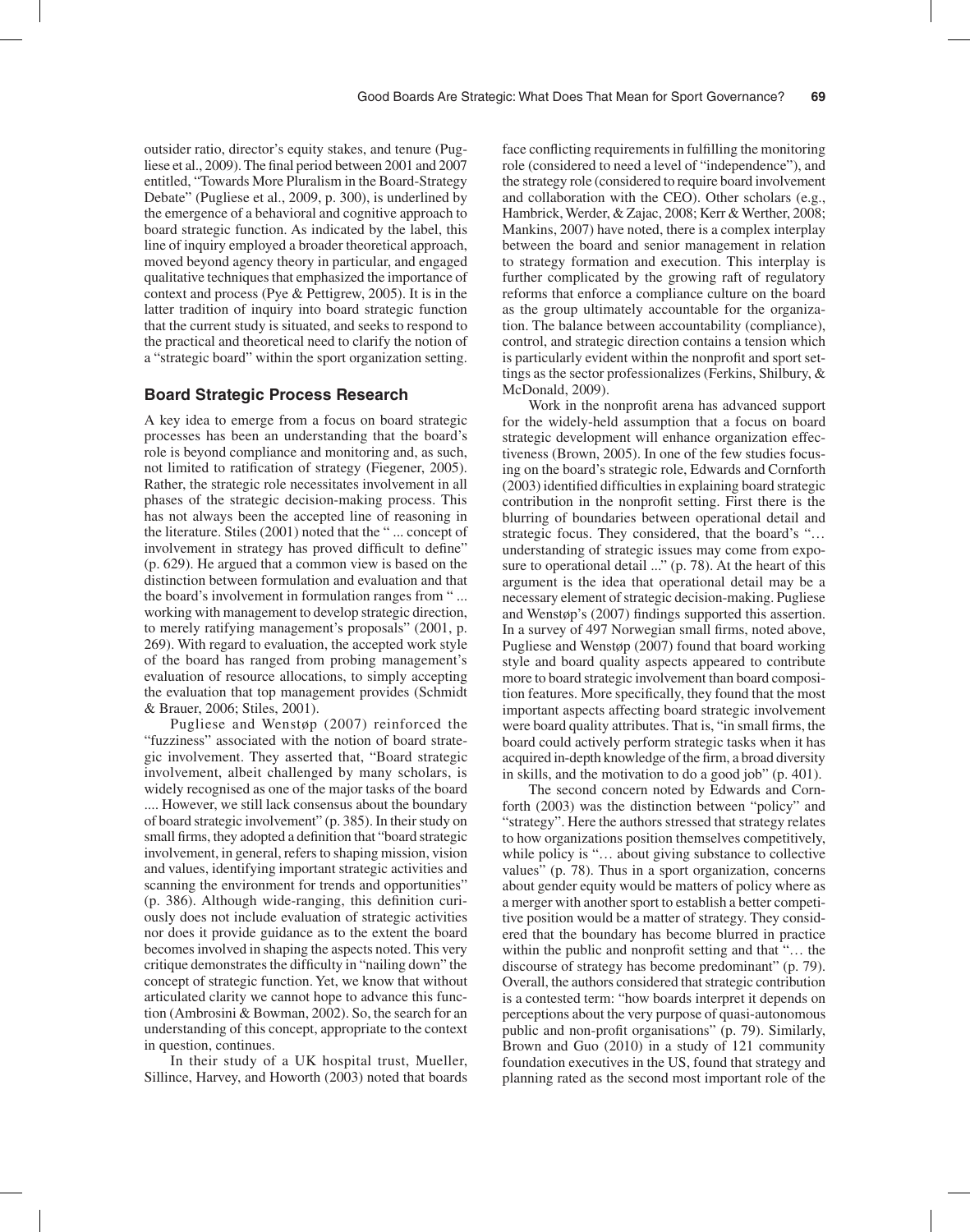board (behind fund development). They also concluded that " … research that explores the board's involvement in strategy must recognize that strategy is a highly complex concept that may or most likely not mean the same thing to all of the executives" (p. 10).

In an earlier study, Inglis, Alexander, and Weaver (1999) also focused on the roles and responsibilities of community nonprofit boards and established empirical support for involvement by board members in strategic activities. They defined "Strategic Activities" as roles that relate to planning, setting the vision and mission, policy development, evaluating the CEO, and a strong external focus. "Strategic activities are future focussed with an eye to the external community. They represent the broad community context for the organisation" (p. 163). The study helps define the notion of board strategic activity and affirms the importance of a strategic orientation for nonprofit boards. In a follow up study, the work of Inglis and Weaver (2000) on prioritizing strategic activities on the board agenda provided an insight into how particular actions can influence the level of strategic contribution by the board.

Bradshaw, Murray, and Wolpin (1992) provided important foundational work in exploring the relationship among board structure, process and effectiveness within non profit organizations. Four-hundred nonprofit Canadian voluntary organizations were surveyed using objective indicators of organizational performance defined as structural policy characteristics (board size, committees, position descriptions and policy manuals) and process characteristics (nature and extent of strategic planning, meetings, decision-making and conflict). Their findings supported other nonprofit research in terms of the limited role played by the board, that is, that they act "…mostly as trustees rather than entrepreneurs, and are largely risk averse" (p. 246). In addition, Bradshaw et al. (1992) identified the social constructivist perspective as an avenue that should be explored in the study of nonprofit boards.

Moreover, Hoye and Inglis (2003) presented an overview of nonprofit governance models and considered how these models could be adapted to the context of leisure organizations. In doing so, they noted the association between governance models, organization effectiveness and strategic expectations. More studies of this kind that incorporate the nuances of the nonprofit context are needed to increase the empirical knowledge-base around the board's strategic role.

#### **Toward Greater Board Strategic Involvement**

Despite gaps in our knowledge in relation to board strategic function across any setting, there is growing interest in the board of directors' contribution to strategy and this echoes a movement toward more strategic involvement by the board (Pugliese et al., 2009). Ferkins, Shilbury, and McDonald (2009) in their study of board strategic processes found that boards of sport organizations can

develop their strategic capability by becoming more involved in strategy development. This evolution in research mirrors a general shift in strategic management from a focus on the "content" of strategy, to understanding strategy processes and context (Pettigrew, Thomas, & Whittington, 2002; Pugliese et al., 2009). As concluded by Pugliese et al. (2009), "Board strategic involvement is a latent construct and no single way to define or interpret it emerges from the literature" (p. 295). They also concluded that the "more recent line of research posits boards as decision-making groups whose internal processes and external context should be better understood" (p. 301).

Despite sport traversing the commercial and nonprofit domain, sport boards have in large part adopted corporate governance practice (Taylor & O'Sullivan, 2009). The current debate in relation to board process research, drawn largely from the commercial setting, is therefore instructive for the emerging field of sport governance inquiry. Furthermore, a study of sport organizations that seeks to explore what meaning board members of NSOs attach to the concept of strategic capability is an important step toward unlocking the potential of those around the boardroom table charged with the current and future viability of these important social institutions. There is also room for such an investigation to contribute to our theoretical "resource box" on governance research.

#### **Method**

This study is located within the interpretive research paradigm (Denzin & Lincoln, 2000). Using a tradition of inquiry that seeks to construct knowledge from the interpretations of both the research participants and researchers, the goal of the study was to build meaning around the notion of board strategic function. Interpretivism, a general term used to capture a collection of related perspectives (Edwards & Skinner, 2009), stresses the constructed and evolving nature of social reality, rejecting the positivist notion that knowledge is objective and tangible. Instead, a primary intent of the interpretive paradigm, associated with qualitative research methods, is to "… understand social reality through the eyes of those being studied" (Devine & Heath, 1999, p. 202), and to use that understanding to cogenerate knowledge between the researchers and research participants (Heron & Reason, 2001).

Although the research process was emergent in nature, the researchers worked from a platform of prior knowledge in relation to board strategic function, as explained in the previous sections. These theoretical constructs were used in the research design in general, and in data generation and analysis, in particular. Theoretical perspectives were then integrated into the outcomes by the researchers. Cognitive mapping and visual imagery, techniques known to help explicate "fuzzy" concepts, facilitate group communication, and "help aggregate opinions within a group" (Huff & Jenkins, 2002, p. 14), were the primary tools used throughout this process. More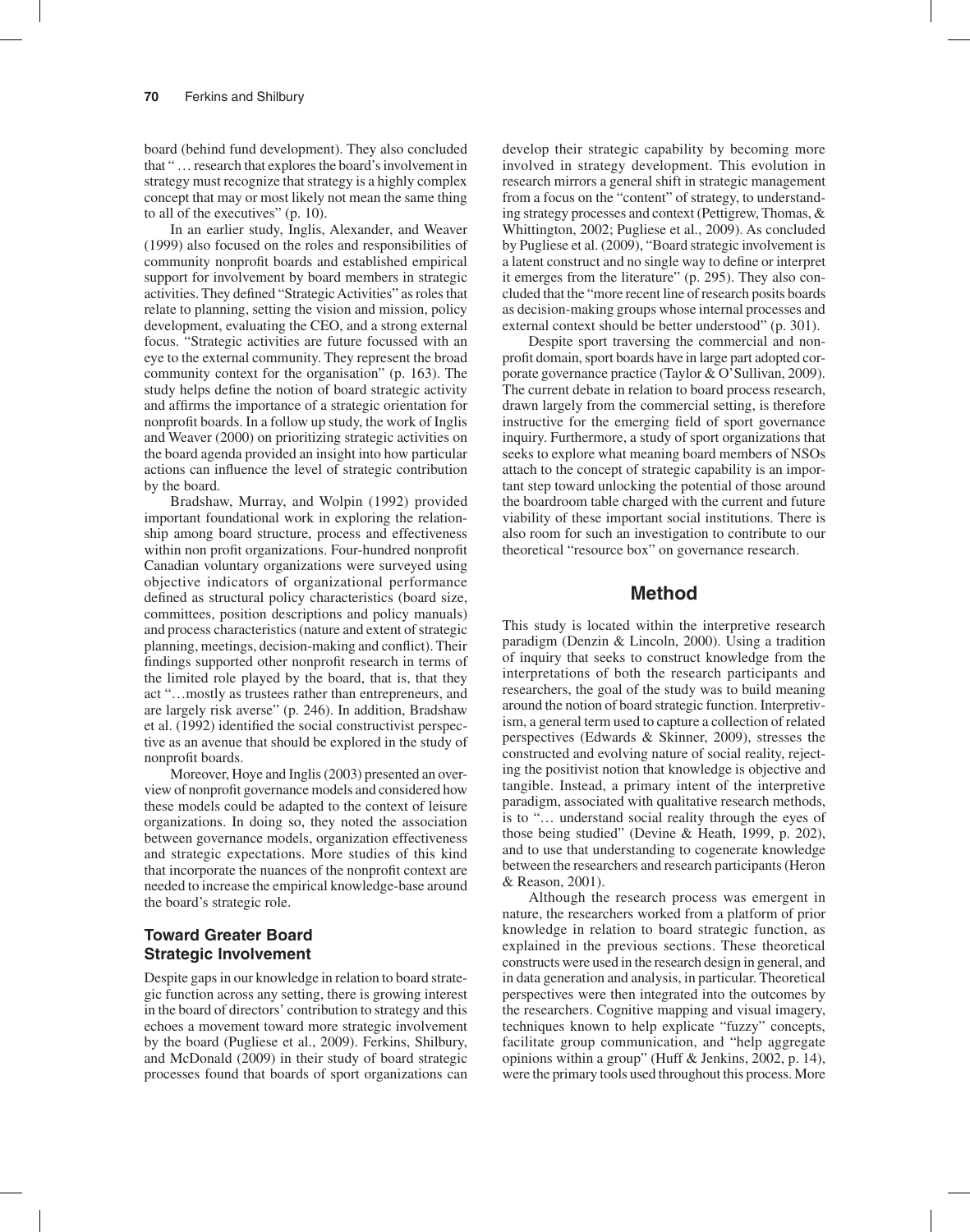specifically, three types of qualitative data generation methods were employed for the study. They were: participant observation, interviews (16), and focus groups (4).

#### **Choice of Research Sites and Participants**

The population for the study was the NSO board group (including CEO) in New Zealand. NSO research sites were deliberately selected by the research team based on: willingness and ability to engage in the proposed research (Reason & Bradbury, 2001), logistical considerations (e.g., proximity and access; Tolich & Davidson, 1999), high experience levels of the phenomena under study (Pettigrew, 1990), and evidence of some diversity between NSOs selected as well as typical characteristics that could enable broader application of the outcomes to those beyond the NSOs involved (Stake, 2000). For the purposes of this paper, two NSOs were chosen to allow for cross-case comparison (Stake, 2000), while the consideration of any more than two was deemed too many in terms of volume of data.

University ethics approval was gained for the study, and the NSOs selected from the outset agreed to take part in the study. The chairpersons and CEOs on behalf of their respective NSO also agreed for their organization to be named in publications, however, individuals involved in the research remained anonymous. All research participants were also provided with draft copies of publication documents where the organizations were named with both chairpersons accepting these documents in writing. Squash New Zealand and New Zealand Football (soccer) were the two NSOs participating in this study. Each NSO board group consisted of the CEO and between five and seven board members including the chairperson. The fieldwork component of the study spanned seven months between July 2005 and January 2006, with the lead researcher attending almost all monthly board meetings during the period of the fieldwork phase.

#### **Data Generation and Analysis**

In addition to the data generation techniques noted above, reflective journaling, memorandums, theming, writing, and member checking were also employed as part of the data analysis process (Edwards & Skinner, 2009). During the focus group sessions, the lead researcher acted as facilitator, drawing out data and testing and reflecting on conclusions with the research participants, using cognitive mapping and visual imagery techniques (Huff & Jenkins, 2002), captured on electronic white boards. At other times, the lead researcher played an observatory role during board meetings, particularly toward the end of the fieldwork phase. All focus groups, board meetings and interview situations were video or audio recorded, and mind maps drawn on the electronic white board were printed and videoed.

While three of the four focus group sessions took place within scheduled monthly board meetings, they

were identified clearly to the research participants as part of the data generation process for the research project. As such, they were represented on the formal board meeting agenda as the "Board Strategic Capability Research Project". No details pertaining to the focus group data were reported in the board minutes, only the fact that they took place. The full board meetings were half day events for both NSOs and the focus group sessions lasted between 60–90 min each.

The fourth focus group was a separately organized session and was also clearly identified to the research participants as a data generation event. As noted earlier, sixteen individual semistructured interviews were also conduced and were scheduled in the intervening time between board meetings. Wherever possible these interviews took place face to face (10). However, due to geographical distance, six interviews were conducted via telephone. The individual interviews lasted between 15 (telephone) and 60 (face to face) minutes.

For the purposes of this paper, quotations used from the research participants' data have been coded as "1" (for Squash New Zealand), and "2" (for New Zealand Football), followed by the letters ranging between "a-i". This allows for both individual anonymity, and for data to be cross-referenced back to individual participants by the researchers, demonstrating diligence in the data generation and analysis process. While there was an overall consistency in intent and approach among the two NSOs, there were variations in the number and nature of board and CEO interactions due to availability and meeting scheduling. There were two distinct aspects to the data generation process. The first was the "teasing out" of board and CEO understanding of strategic function via interviews and focus groups. The second was an exploration of those factors the board and CEO felt constrained or enabled their own ideal of what constitutes a strategically capable board (using a second round of interviews and focus groups). The latter enabled a more contextualized understanding of board strategic capability. This was evidenced in the mapping out of meaning attached to board strategic function presented later in this paper.

#### **Limitations**

As a cautionary note, it is important to understand what this style of research can offer and what it cannot. First, an appreciation of the context within which the research took place is important. Context influences interpretation (Pettigrew, 1997; Pye, 2004). The findings and discussion section, therefore, seeks to establish context within the confines of article length. Regrettably, not all contextual factors that may bear influence can be captured nor described. Second, there is no attempt to establish a definitive definition of board strategic function, merely an endeavor to derive and meld the dual interpretations of the research participants and researchers to add meaning to the concept. The findings and discussion section also endeavors to provide enough first-hand perceptions from the research participants for the reader to add their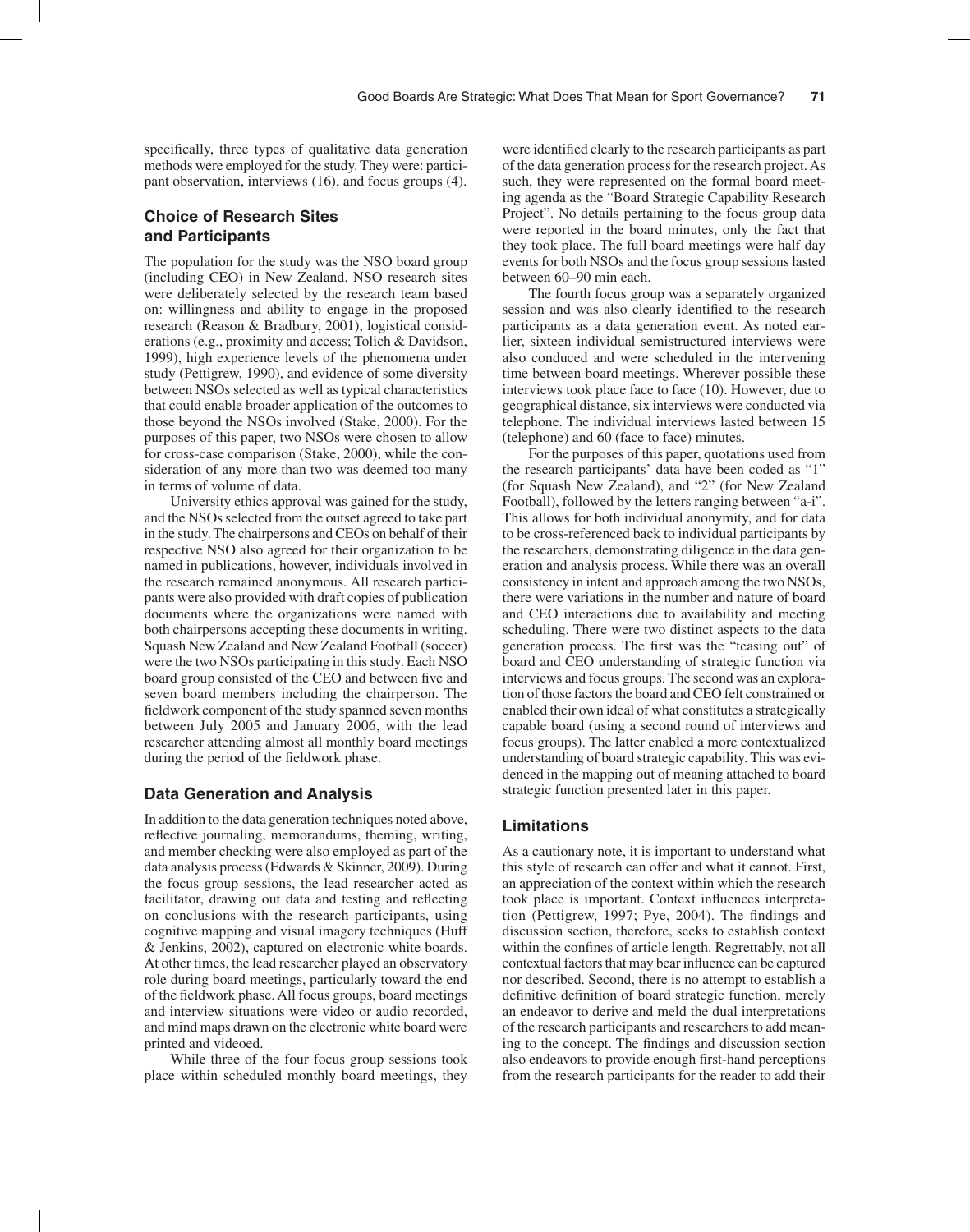own interpretations alongside those of the researchers. This study is, therefore, limited to the context and interpretations offered, and it is left to the reader (with some signposts and "maps") to draw their own conclusions from that, and to make connections across other contexts.

### **Findings and Discussion**

The two organizations who participated for the purposes of this study were considered to be small- to mediumsized NSOs (Sport and Recreation New Zealand, 2010). Both had between eight and 15 staff working for the national office, with a business turnover of between \$1 and \$4.4 million per annum. As the larger of the two, New Zealand Football had 105,000 registered players, seven regional entities, and 325 clubs under its jurisdiction. Squash New Zealand had 28,000 registered players, 11 regional entities and 231 clubs. While New Zealand is a small country with a population of approximately 4 million, its sporting success on the world stage is well recognized (Trenberth, Leberman, & Collins, 2006). It has produced world champions in many sports, with squash being no exception. Despite hefty international competition, New Zealand has also qualified for the football world cup twice including narrowly missing out on pool advancement at the 2010 FIFA World Cup in South Africa. The characteristics of the two NSOs involved in the study, in relation to size and scope, are typical of numerous other sports found in New Zealand such as, athletics, swimming, tennis, bowls, basketball, and cycling.

The legal composition of the two boards called for a structure that sought to achieve a "skills-based" board as distinct from a "representative" board. As part of the journey, many NSOs have traveled toward professionalization in countries such as Canada, the UK, Australia, and New Zealand, and national governing boards are rarely made up of representatives of the state/provincial associations. Instead, board size has generally been reduced to between seven and 10 members (Taylor & O'Sullivan, 2009), and the selection process increasingly involves both elected and appointed positions. Again, as part of a transition process toward a more professionalized approach, a co-option clause has been added to a number of NSO constitutions in New Zealand to allow for appointed members to be added (Sport and Recreation New Zealand, 2006). Board composition of this nature is considered to be a "hybrid" which allows for the democratic ideals of an election process to remain, supplemented by individuals chosen for their professional expertise, as well as "outsider" perspectives.

The two NSO boards involved in the study had a similar composition and were in keeping with the growing global trend toward a "hybrid" style of composition (Taylor & O'Sullivan, 2009), as noted above. The New Zealand Football board, for example, comprised seven members with one additional position co-opted. While all members were nominated and elected by the membership, four of the seven were subject to an additional nationwide recruitment process that included interviews. This model encouraged three of the board positions to be drawn from the provinces/regions and four external positions to be recommended by a recruitment panel for their governance skills and independence. In actuality, most board members were "close" to the game. There were three former international players and two heavily involved in club and/or regional administration of the game before their appointment. There was one female member and six male members. The CEO, also a male, was appointed by the board and was a nonvoting executive at board meetings. The Squash New Zealand board comprised one "independent" member and five members with considerable knowledge of squash and its regional and national administration system. Nominations for the elected positions came only from the regions/provinces. As with the other NSO, the CEO, was a nonvoting participant at board meetings. All six board members were male, as was the CEO.

In the opinion of the researchers (derived from individual interviews, and a review of board member credentials), board personnel for the NSOs appeared to be highly capable, concerned for the wellbeing and future of the organization, knowledgeable about the issues of their respective sport, and skilled in governance processes and practices. Many held senior positions in organizations such as law firms, accounting firms, commercial companies, and large corporations. Aside from an apparent lack of diversity (including female and ethnic perspectives which are considered to be increasingly significant; Pugliese & Wenstøp, 2007; Skirstad, 2009), there appeared to be few gaps in expertise in relation to current understanding of the sport governing function. Such was the context within which an exploration of meaning attached to NSO board strategic capability commenced.

#### **Exploring the Notion of a Strategic Board**

Drawn largely from a focus group setting, the lead researcher, acting as facilitator, used mind-mapping techniques to directly draw out perceptions of strategic function from the research participants. Working initially with the Squash New Zealand board and CEO, the first question posed was: "If I say strategically capable – what does that mean to you?" In response, the participants noted six different aspects (in no particular order) they believed contributed to a strategically capable board. These were: a range and mix of skills; big picture or long-term thinking; a vision or picture of the future; experience in relevant areas especially knowledge of squash; looking externally; and being focused on the work at hand. Responses to the next question, "What characteristics would you assign to strategic behavior?", included an ability to be impartial, objectivity, being inquisitive, open-mindedness, and creating a group dynamic that is conducive to meaningful discussion where viewpoints can be debated in a nonthreatening environment.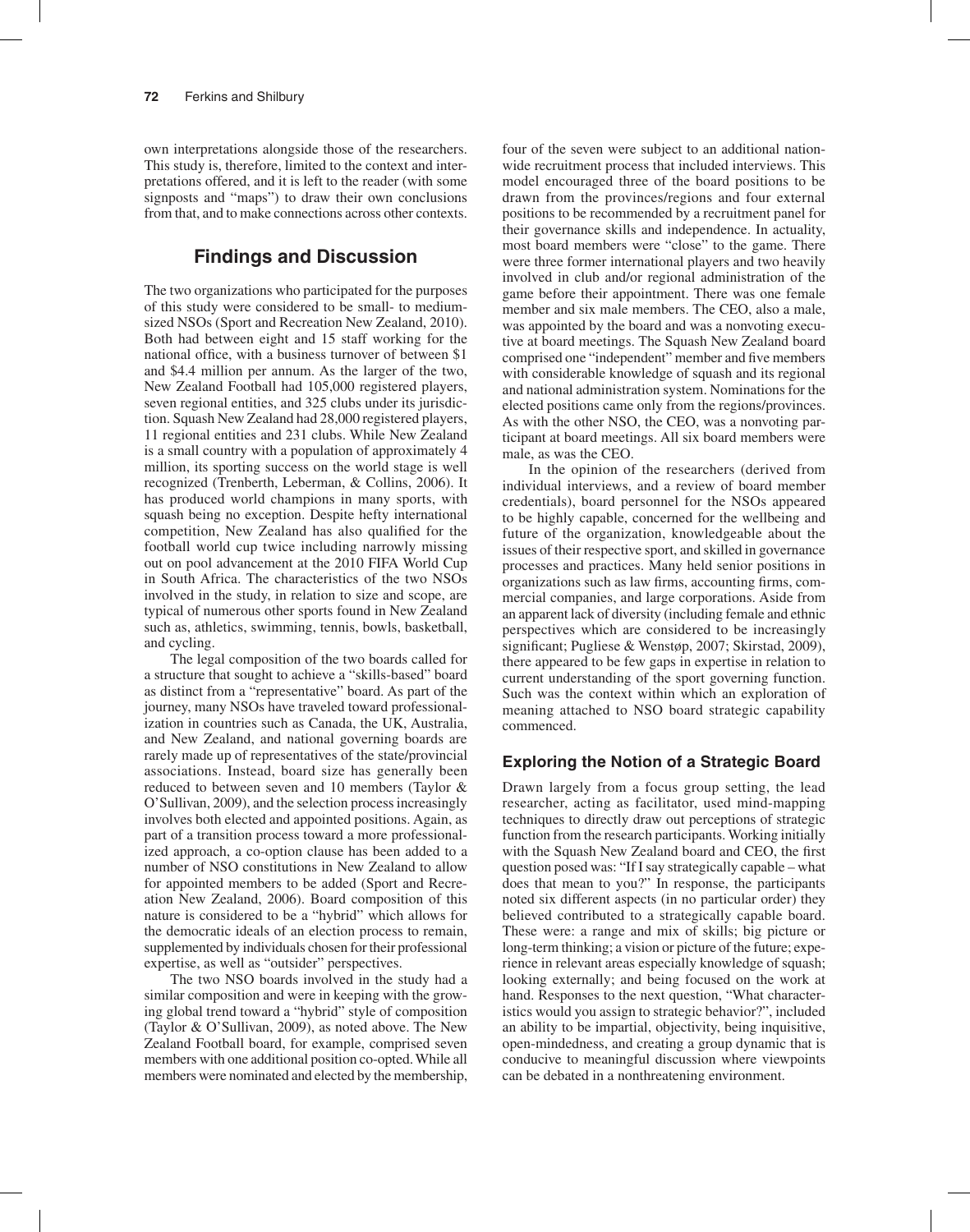For New Zealand Football, also largely derived from a focus group situation, the board and CEO noted eight different aspects they believed contributed to a strategically capable board. These were: has an overview that covers all areas of the business; determines the long-term goals and provides the roadmap; a highly-focused board; a board that is detached and beholden to no particular faction; is paternalistic in approach; can determine the strategic focus and is able to facilitate execution (as distinct from doing); monitors against progress; and can distinguish the line between setting policy and executing it. As a board grouping, all members contributed to this list of characteristics and there was general agreement once the elements were finalized.

#### **Distinguishing Between "Strategic" and "Operational"**

As highlighted by Edwards and Cornforth (2003) and Pugliese and Wenstøp (2007), a significant aspect of board strategic function may be the complex interplay between what is traditionally understood to be "strategic" aspects, and notions of "operational" detail. The lead researcher, therefore, asked how the board distinguishes between strategic activity and operational activity. One Squash New Zealand board member (1b) responded by explaining that he sees the board's role in terms of questioning and inquiring based on a structured framework (that is, the strategic plan). Another response related to the idea that the board seeks evidence that things are happening rather than being too involved in the actions (1f). Other responses noted that the board monitors what is going on rather than "doing", and the difference between strategic aspects and operational aspects is often the level of detail sought and discussed. Being strategic " … is staying with the big picture, operations is considering the day-to-day issues" (1c).

The Squash New Zealand participants were then asked if this distinction "works" in their boardroom situation. The response was twofold: the first related to the idea that sometimes the lines get blurred and that often professionally-skilled board members are asked to operate at two levels. For example, "An accountant on the board takes an interest in implementation aspects of the accounts" (1c) and, if money is scarce, the professionallyskilled board members do some of the work instead of paying for it externally. The second point related to board impartiality: "Sometimes board members have their own agenda and when they've got that agenda they drop down into the operational level to achieve it. So, if they don't have impartiality then they can drop down into operational matters" (1a).

When the New Zealand Football board members were asked how the board distinguishes between strategic aspects and operational aspects, one responded by stating: "I think there's a lack of understanding about what a board of governance actually is and … in football, historically, we have not been that clear about it, but now we know what we should and should not be doing"

(2a). There was agreement from two other longer-serving board members that, historically, the board had been too involved in management. One noted: "Yes, there's been a shift in the way we work …" (2c). Another board member offset this in stating: "I would also caution that the balance for us is fragile". He further added that "… in the absence of strategy you force the CEO to act in a certain way and then you wake up and realize the CEO is calling the shots" (2f). In emphasizing the significance of an agreed strategy developed by the board, the same board member offered that, "If we have a good strategy we can step back, but we have some work to do there. We are still getting involved in management because we don't have a well-defined strategy" (2f).

A further point was offered by the New Zealand Football board on the matter of how the board distinguishes between strategic aspects and operational aspects in the context of personnel changes. "Every time the board changes, or the CEO, you get a different understanding and you have to re-confirm what it means" (2a). This point related to instances when it is considered helpful to have board members contributing operational expertise. "A good board has people who can do operational functions, so you don't want to isolate the board from doing those functions either and you need those skills in sport" (2d). The same board member also stressed that, "As long as the operational work is within the strategic framework then being involved operationally doesn't undermine the strategic focus" (2d).

#### **Propositional and Practical Knowing**

In an attempt to differentiate between "propositional knowing" (knowing through ideas and theories, expressed in informative statements) and "practical knowing" (knowing 'how to do' something, expressed in a skill, knack or competence; Heron & Reason, 2001, p. 183), the opportunity arose to ask the Squash New Zealand board to describe situations and initiatives they felt had been approached with a strong strategic focus on their part. These included the process in working through the regional funding and support strategy. In this situation it was noted the board first "… looked to the future, then we considered our options and weighed up the pros and cons … " (1b). The board is now in the process of choosing the best option. Once this is done "… it's down at the operational level" (1b). Another example is the high-performance program. There was general consensus that this program is well-designed, well-structured and organized, and there are clear boundaries and established goals within which to make ongoing decisions. These examples led on to a general feeling that the board is good at establishing frameworks and structures for operations people to work within, and that in both instances there has been clarity about the desired outcome.

Metaphors and/or visual images that create a sense of the tangible from the intangible have been found to be helpful in explicating meaning in this domain (Ambrosini & Bowman, 2002; Lambert & Parvinen, 2003). The next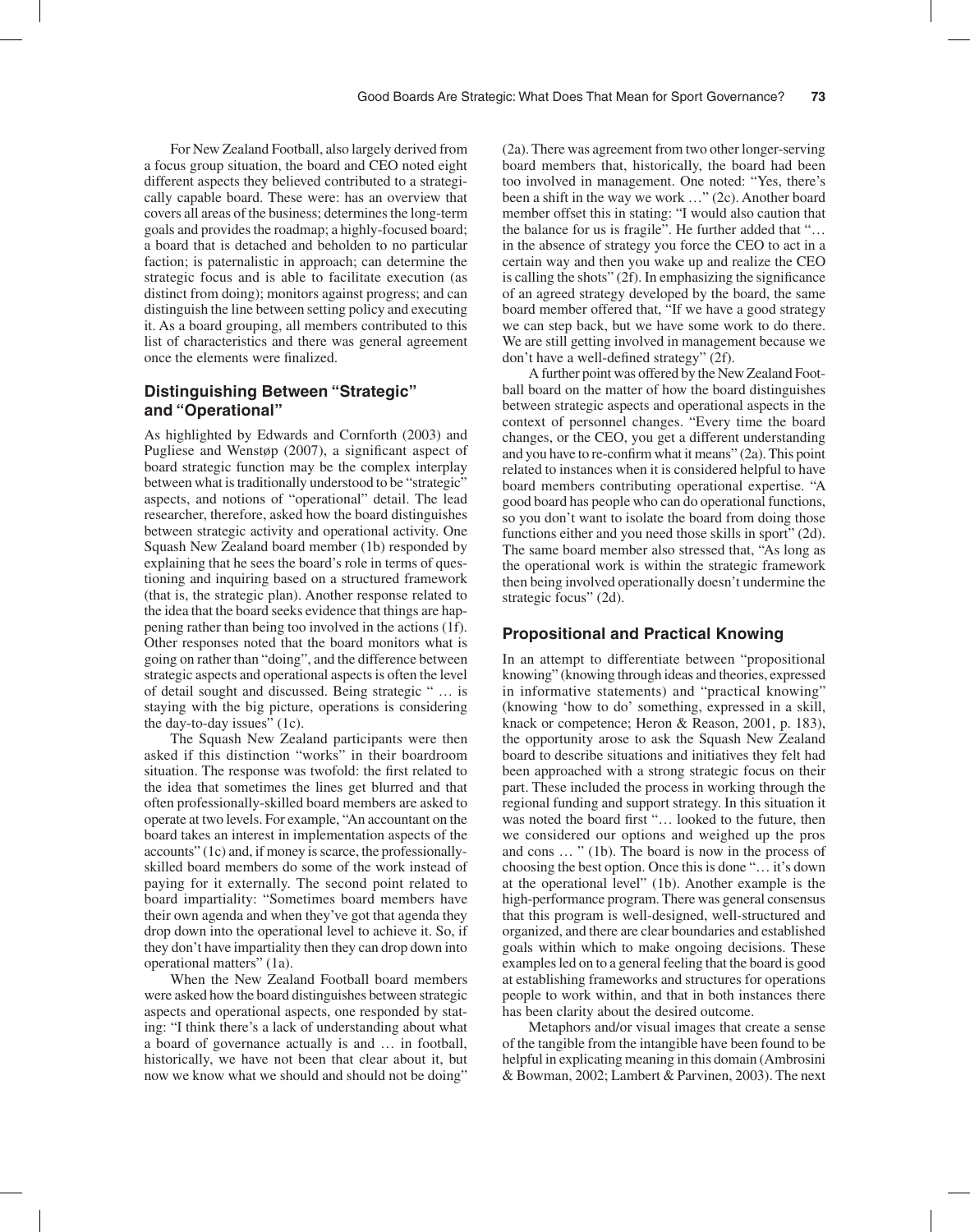question posed by the lead researcher, therefore, asked the board to articulate an image of strategic capability. "If you were asked to assign an image to the concept of 'being strategic' – what would that be and why?" Three images were offered:

- "A ball because it's got no sharp edges and looks in every direction" (1f)
- "The sun because it is overreaching, overlooking and has no edges" (1d)
- "A sponge because you have to absorb a lot of information you have to relate to, both internal and external, and you can get swamped but you have to keep on absorbing and what you do with it is like squeezing it out through a sieve" (1b).

The New Zealand Football board were also asked what kind of image they thought would represent a strategically capable board. The response was also threefold:

- The sun—representing a life force
- Rainbow—the board is overarching
- Paddock/field—the board sets the boundaries.

#### **What Does this Mean?**

This exploration of what a strategically capable board means to the Squash New Zealand and New Zealand Football boards appeared to fit with generic theoretical concepts of what constitutes "being strategic". Wheelen and Hunger (2000) considered a strategic perspective to include a big-picture, long-term view of the organization and one where there is a focus on the whole organization. A consideration of both internal and external environmental factors is also considered an important component (Pugliese & Wenstøp, 2007). Along similar lines, van der Walt and Ingley (2003) considered that the "... strategic function of the board involves making critical decisions, particularly in relation to strategic changes, so the organization can adapt to environmental change" (p. 17).

While some board members contributed more than others, it was clear there was consensus among the group regarding the responses. The lead researcher then provided the groups with a summary of points (hand-outs) relating to board strategic function drawn from academic literature (as set out earlier in this paper). Many of the points noted by the board appeared in this description of a strategic board. As stated by one of the New Zealand Football board members: "… if we go through the handouts, we cover off most bases" (2e). The Squash New Zealand board noted the concept of accountability was not emphasized in their earlier discussion. They considered it an important element to strategic function, however. In contrast, the New Zealand Football board did note the monitoring function as part of a strategic board's role in the initial series of questions. Importantly, both boards and CEOs emphasized the significance of a well-defined strategy or "framework" in enabling the board to maintain a strategic focus. For New Zealand Football, this was mainly to ensure the CEO did not dominate, and for Squash New Zealand, this was mostly in relation to ensuring the board did not become too operationally involved.

As noted earlier, the strategic contribution of the board may well traverse multiple aspects of the generic governance themes of performance and conformance. In discussing the place of accountability (or conformance) within the strategic function of a board, both boards appeared to affirm the need to include this aspect. The Squash New Zealand board also considered they had a strong social dynamic and felt that enjoying themselves during board engagements was an important facilitator of strategic debate and expansive thinking in the board room. While not included in the hand-out provided, van der Walt, Ingley, Shergill, and Townsend (2006) emphasized board dynamics as a key aspect of board effectiveness.

Overall, it was clear the groups had a sound grasp of their role in "being strategic" and were able to articulate and critique this during the focus group sessions. In addition, the use of metaphors and/or visual images that were offered by both groups helped to create a shared understanding of the notion of strategic capability (between board members and for the purposes of the current study). Similarities across the two boards such as associating the notion of strategic capability with the sun, a rainbow, and a ball, pointed toward the overarching nature of "being strategic" while also establishing boundaries for the CEO (paddock/field). The idea of seeking relevant information for good decision-making was embedded within the metaphor of a "sponge" that needed to be "squeezed" and filtered, and related to the environmental scanning role of a strategically capable board.

The next part of the data generation process was to ascertain how each board considered it was performing in relation to this picture of strategic function, and in particular, what might impede and enable board strategic function. This was done to contextualize the emerging meaning attached to board strategic function.

#### **Contextualizing the Ideal: How Are We Doing?**

The Squash New Zealand board was asked a series of questions designed to highlight aspects considered to both impede and enable board strategic function. Once again, mind mapping techniques were used and captured on a white board to and help structure the discussion as it took place. The first part identified what the Squash New Zealand board considered to be their strengths and weaknesses in relation to strategic function. The strengths centered largely on their relationship with their internal stakeholders, that is, provincial and club personnel and volunteers: "… we have a strong relationship with the squash community and we have a lot of goodwill. It's not our way or the highway" (1a). Another board member noted: "We don't have direct representation (on the board), we work on goodwill; it's consensus decisionmaking" (1b). Another noted strength, as established above, was the board's understanding of strategic gover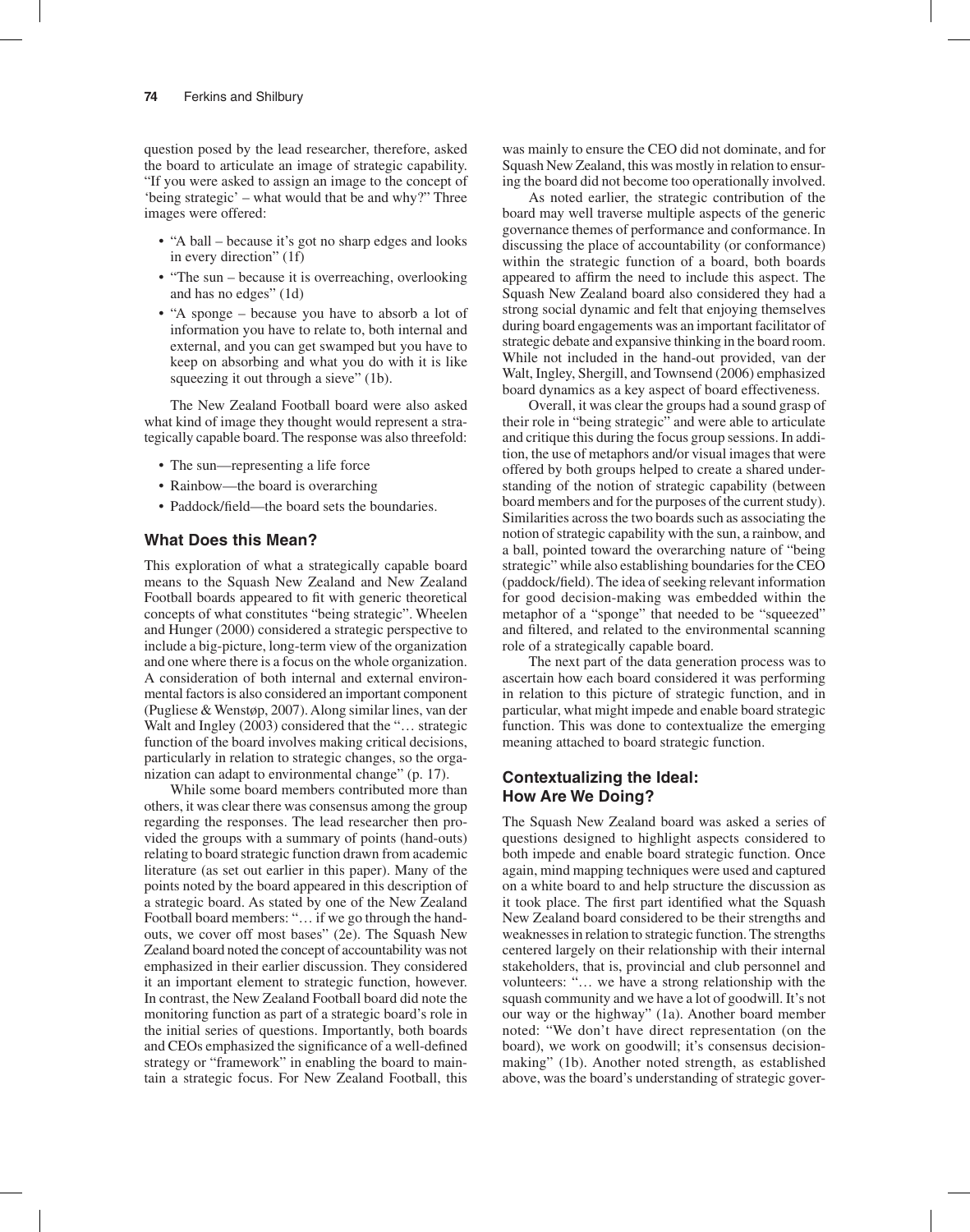nance processes and its work in implementing these, such as having a strategic framework in place and using this framework to structure the work of the board during and outside of meetings. "In terms of what's talked about at governance training sessions, you get the impression we are talking about the right things. We have our strategy in place and good board processes around that" (1a).

Of the aspects noted in terms of weaknesses for Squash New Zealand, one stood out and was explained as:

Our biggest dissatisfaction has been our inability to improve numbers; for the clubs to grow. You can operate strategically at national board level but you have to be able to roll that strategy out to club level and make an impact there. (1f)

Another member noted that, "… it seems that we do most processes pretty well but if you judge yourself on the end result (i.e., high performance, participation, growth etc.), then we've got some way to go" (1b). A further comment was, "It feels like we have no control over the level of input and expertise at the district level" (1d). During a further focus group discussion, at which time the lead researcher also checked emerging interpretations with the research participants, the same impediment arose in relation to the board realizing its strategic potential. "It's always been an issue about leadership at the district level and the lack of leadership …" commented one board member (1d). Another followed with: "And lack of strategy at district level – there's no strategy at all, it's all day-to-day" (1f). The discussion was summarized by the following sentiment in explaining board strategic capability: "Things that we can do as a board to help our overall strategy, end goal and ability to reach clubs" (1b).

For New Zealand Football, the richest data to emerge in relation to exploring aspects that might impede or enable board strategic function (and thus create a sharper contextual focus for this board), were derived from individual interviews with board members and the CEO. The overwhelming barrier identified was the lack of strategic framework for decision-making. This was expressed in a number of different ways. "We haven't really looked ahead and if we could change that, it would be a massive leap forward" (2c). Another stated, "I think there is a lack of identifying strategic priorities" (2d). A further board member stated that, "acting strategically doesn't come naturally - to help us with this we need a process or framework for decision-making that makes us look at the long-term direction and where we want to be going" (2a).

A second aspect in terms of barriers and enablers to board strategic function, that emerged consistently for New Zealand Football, related to the need to "get more out of the board" (2i). Along similar lines, one board member felt that the board needed to be more involved and that, "We need a board that is not marching to the CEO or any other person's agenda". (2f). For him this meant a "… board operating as being in charge … where the tail is not wagging the dog" (2f). Another noted,

" … our meetings are very institutionalized, we are just following previous formatting and not really thinking about the best way to structure them" (2i). A further board member felt that sometimes boards hide behind the word governance and do not become informed enough to govern. In his words, "We have been very much in the hands of the office … for the way the board operates" (2h). A different board member also expressed the notion that: "New Zealand Soccer (football board) takes the lead from the CEO, rather than the other way around" (2d).

#### **What Does This Mean?**

As the above discussion demonstrates, a key impediment for the Squash New Zealand board was the capability of the districts in delivering on the national board's strategic priorities. Ferkins and Shilbury (2010) examined the national-regional governing relationship with regard to board strategic capability in sport, and found that Tennis New Zealand also considered the provincial delivery mechanism to be an impediment to board strategic function. They stated that, "In particular, the board's ability to enact its strategic priorities could be enhanced by creating a more collaborative partnership with its regional entities and engaging in a power-sharing approach that seeks to develop regional capability" (p. 235). There are few studies in sport and in the wider nonprofit literature that consider the relationships between regional and national associations (Hoye & Cuskelly, 2007). Even fewer make the connection between board strategic function and interorganizational relationships (IORs). Ferkins and Shilbury (2010) promoted "the significance of the federated network on board strategic capability, specifically in relation to the board's ability to enact its strategy" (p. 252). In doing so, IORs were linked with board strategic capability. Similar findings were also evident within the current study. Given this, further empirical investigations of this aspect, in relation to board strategic function, is certainly warranted.

The Squash New Zealand board considered it had sound processes in place, was acting and thinking strategically, but was not achieving the organizational outcomes as effectively as desired. In this regard, board discussion around strategic capability for Squash New Zealand also focused on outcomes as well as processes. McNulty and Pettigrew (1999) argued, there exists a "… crucial analytical requirement to study both the content and the process of board involvement in strategy" (p. 51) and that the "what" of strategic involvement can only be effectively examined through its inseparable links with the process, or "how", of strategic involvement. The Squash New Zealand board members were clearly considering both process and content (or outcome) in their consideration of aspects that might prevent or enable board strategic function.

In relation to New Zealand Football, in the sport governance domain there has been strong interest in the interaction between the CEO and board resulting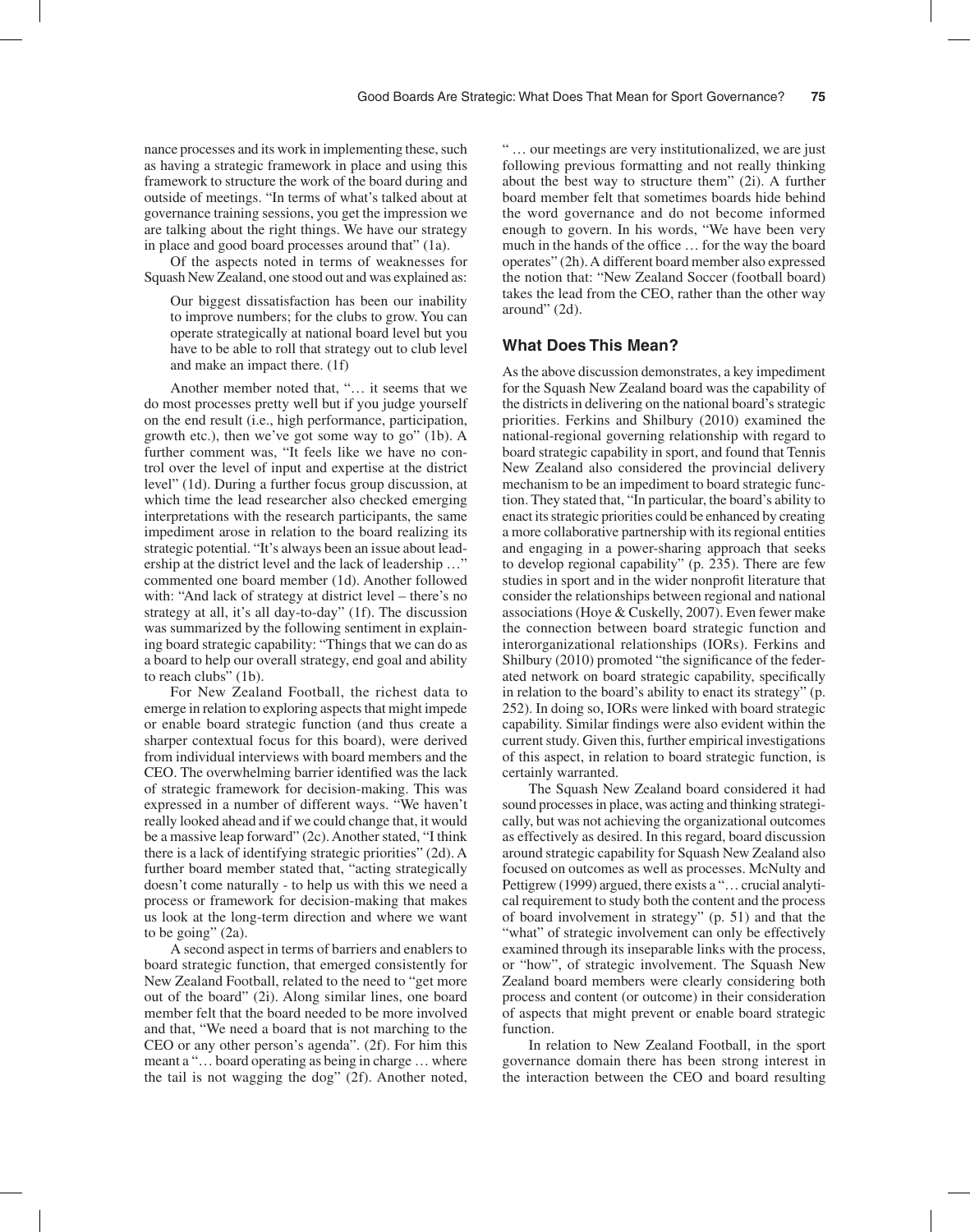in a number of studies that have considered this aspect of board dynamics (Auld & Godbey, 1998; Ferkins, Shilbury, & McDonald, 2009; Hoye, 2006; Hoye & Cuskelly, 2003a,b; Inglis, 1994, 1997b; Kikulis, 2000; Searle, 1989; Shilbury, 2001). In particular, these studies have explored the balance of power and influence that the CEO holds in relation to the board. Often referred to as "shared leadership", the primary outcome has been a noted increase in influence by the CEO (Shilbury, 2001). Ferkins, Shilbury, and McDonald (2009) also found that it was unhelpful for the CEO to dominate the board in terms of developing board strategic function and that "greater board involvement in strategy advanced the board's ability to perform its strategic function" (p. 245). A further finding determined, "the importance of shared leadership between the board and the CEO, the complex interplay in balancing this relationship and the need to integrate strategy into board processes" (p. 245). This finding sits alongside a growing body of evidence from the commercial setting, indicating that an increasingly accepted "definition" of board strategic function is the expectation that the board will be involved in strategy alongside the CEO (Pugliese & Wenstøp, 2007; Ruigrok, Peck, & Keller, 2006; Stiles, 2001). Findings from the New Zealand Football case study also indicates that greater board involvement, to create a shared leadership situation, would be desired for developing strategic function.

#### **Mapping Meaning Attached to Board Strategic Capability**

Huff and Jenkins (2002) considered cognitive maps, and visual images to be tangible and flexible tools that can help reveal and articulate knowledge. "As a means to make knowledge more explicit and more likely to be shared, debated and revised, maps become a dynamic basis for knowledge creation" (p. 15). It is with this approach in mind that the final section of the discussion has been developed. It is also important to note that the use of a cognitive map in this way does not provide a direct portrayal of individual or collective knowledge (Huff & Jenkins, 2002). Instead, this technique has been employed to "sketch out" the boundaries and key elements of board strategic capability, drawn from what we currently know and integrated with the meaning that the two NSO boards attach to this concept. This section explains the development of a cognitive map (Figure 1).

There are, of course, many different ways to interpret the conversations outlined above. It is, therefore, acknowledged that the following map provides but one interpretation. As per the research process, much care has been taken to ensure logical links between data as they are transformed into evidence. The concepts presented are also derived or influenced by the literature outlined earlier. In asking what meaning board members attached to the notion of board strategic capability, the responses



**Figure 1** — Mapping board strategic capability.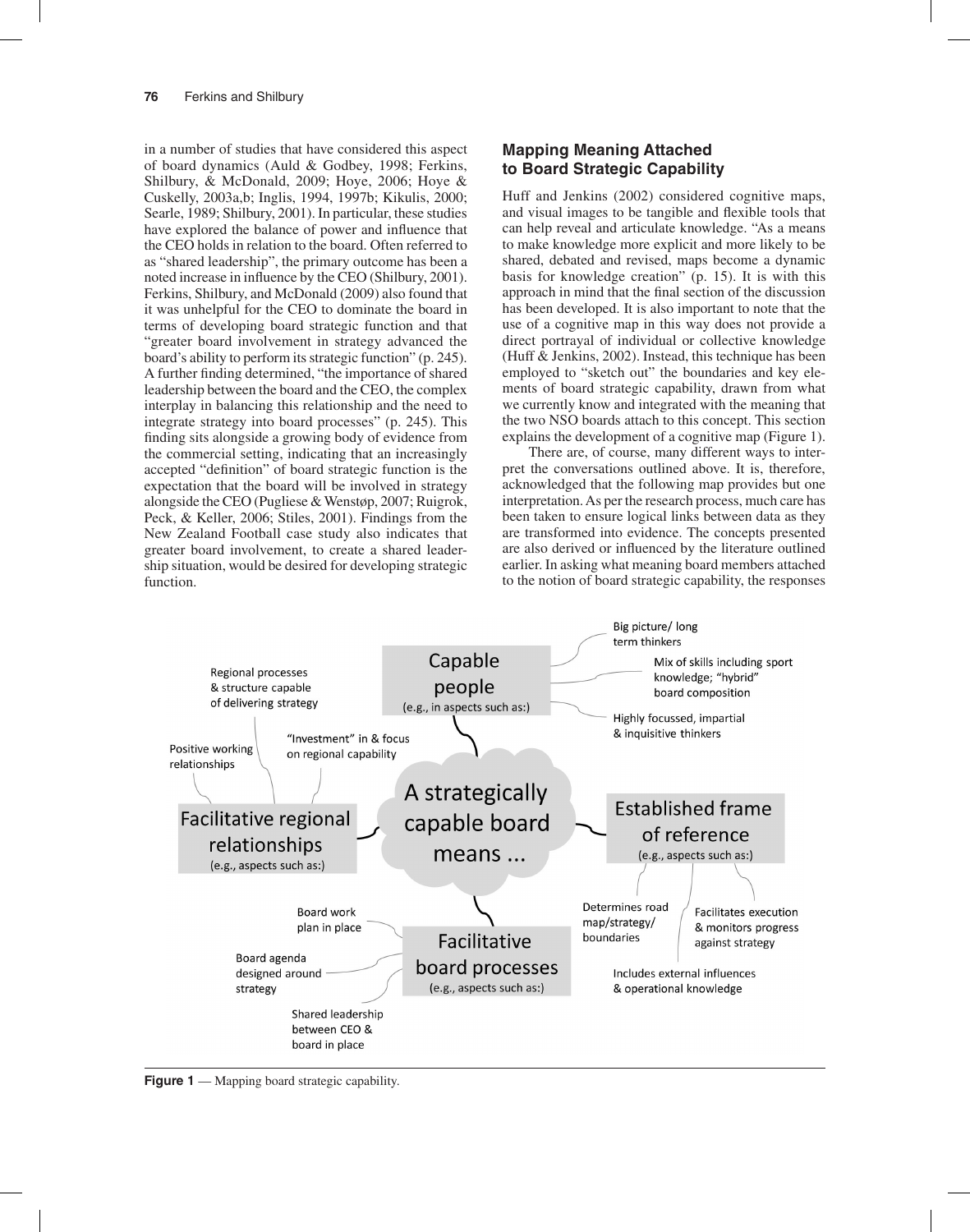focused on the capabilities of individual board members and therefore the collective capability of the group. A range and mix of skills including a "hybrid" board composition; big picture or long-term thinking; a board that is detached and beholden to no particular faction; experience in relevant areas especially knowledge of the sport; and being focused on the work at hand, for example, relate to the capability of people sitting around the board room table to be able to undertake these functions. As the data generation and analysis process unfolded, the emphasis on capable people as a primary element of board strategic capability became increasingly obvious. The idea of who the board comprises and the skills they bring as an indication of board performance is, of course, wellestablished in theory and practice (Balduck, Van Rossem, & Buelens, 2010; Pettigrew & McNulty, 1998). As set out in Figure 1, this element was, therefore, chosen as one of four "directional signposts" that served to map out the meaning of board strategic capability. To further flesh out this element, three representative examples relating to "capable people" were also chosen based on the emphasis both NSO boards gave to these aspects (see Figure 1).

The second element, shown in Figure 1, when mapping out board strategic capability related to having an established frame of reference. There were a number of statements made by board members and the CEOs from both NSOs (across all question categories) that connected strategic function with having a road map, strategy, or defined boundaries to work within. In particular, both NSOs emphasized the importance of the board determining the overall direction of the organization and ensuring there were clearly marked out boundaries for all members of the organization in terms of purpose (mission) and aspiration (vision). This element was also chosen because of growing scholarly debate regarding the need for active board involvement in strategy (Ferkins, Shilbury, & McDonald, 2009; Kerr & Werther, 2008; Stiles, 2001). Two further subelements were chosen as examples of establishing a frame of reference. These were also representative of the responses offered by the two board groups, and provided empirical evidence of the deeper meaning attached to board involvement in strategy (e.g., Edwards & Cornforth, 2003; Pugliese & Wenstøp, 2007).

The third element chosen was "facilitative board processes". Again, a number of statements were made by the NSO boards that indicated the importance of sound meeting process. Such aspects related to ensuring a board work plan was in place and that the board meetings had a purpose that revolved around the agreed organization strategy. Board processes also emerged within the discussion relating to the role of the CEO versus the role of the board, and the need for the board to be actively engaged, thereby sharing the leadership responsibility with the CEO. There is strong empirical evidence that points toward shared leadership and facilitative board processes as key qualities of strategic function (Inglis, 1997a; Inglis, Alexander, & Weaver; 1999; Pye & Pettigrew, 2005).

The next element chosen was "facilitative regional relationships". While this element was primarily derived from the Squash New Zealand discussions, it was also an underlying aspect for New Zealand Football as the board grappled with the need to establish a frame of reference for the regions to operate within. Again, three examples of this element were chosen to provide more detail as to what was meant by this concept. Stiles and Taylor (2001) noted that the board is also responsible for "the structural context of the firm, which includes determining the organizational architecture …" (p. 35). In the sport governance literature, however, there has been little reference, as yet, that links the governing role of the board in general and the strategic function in particular to the complex "architecture" of and relationships with the sport's affiliated regional entities. As detailed earlier, Ferkins and Shilbury (2010) have empirically established the link between strategic function, regional relationships and governing structure. In addition, Hoye and Cuskelly (2007) made reference to the potential impact of interorganizational relationships within the governing role of sport boards. Based on this emerging knowledge and data generated from the NSO focus groups and interviews, this aspect formed the final element of the conceptual map.

These four elements were checked with research participants to ensure they "rang true" (Mertens, 2005) in terms of the emerging map. This was done with the two CEOs in interview and via a written memo, as well as with the board members in a subsequent board meeting. In comparing the two NSO boards in relation to their own assessment of current strategic function, the Squash New Zealand board appeared to be more "advanced" in the elements assigned to the cognitive map. While both boards seemed to have capable people who matched those elements deemed important for strategic function (as noted earlier), New Zealand Football had a more immediate hurdle in the absence of an articulated strategy that the board had been involved in designing. In this comparison, it also became obvious there was a sense of progression between the four elements within the cognitive map.

#### **Conclusion**

This study sought to probe meaning attached to the notion of board strategic capability. In working with two NSO boards in New Zealand, a cognitive map was developed that expressed four primary elements, three of which were also evident within related literature. In essence, the meaning of board strategic capability was found to be related to the need to have capable people, a frame of reference, facilitative board processes, and facilitative regional relationships. The latter was found to be a new element, especially significant for models of 'sport' governance because of the existence of affiliated regional entities and the necessary reliance on these entities and volunteers in delivering strategic priorities for the sport.

In terms of the sense of progression noted earlier, these elements might also be expressed as a sequence of steps through which the NSO board might travel on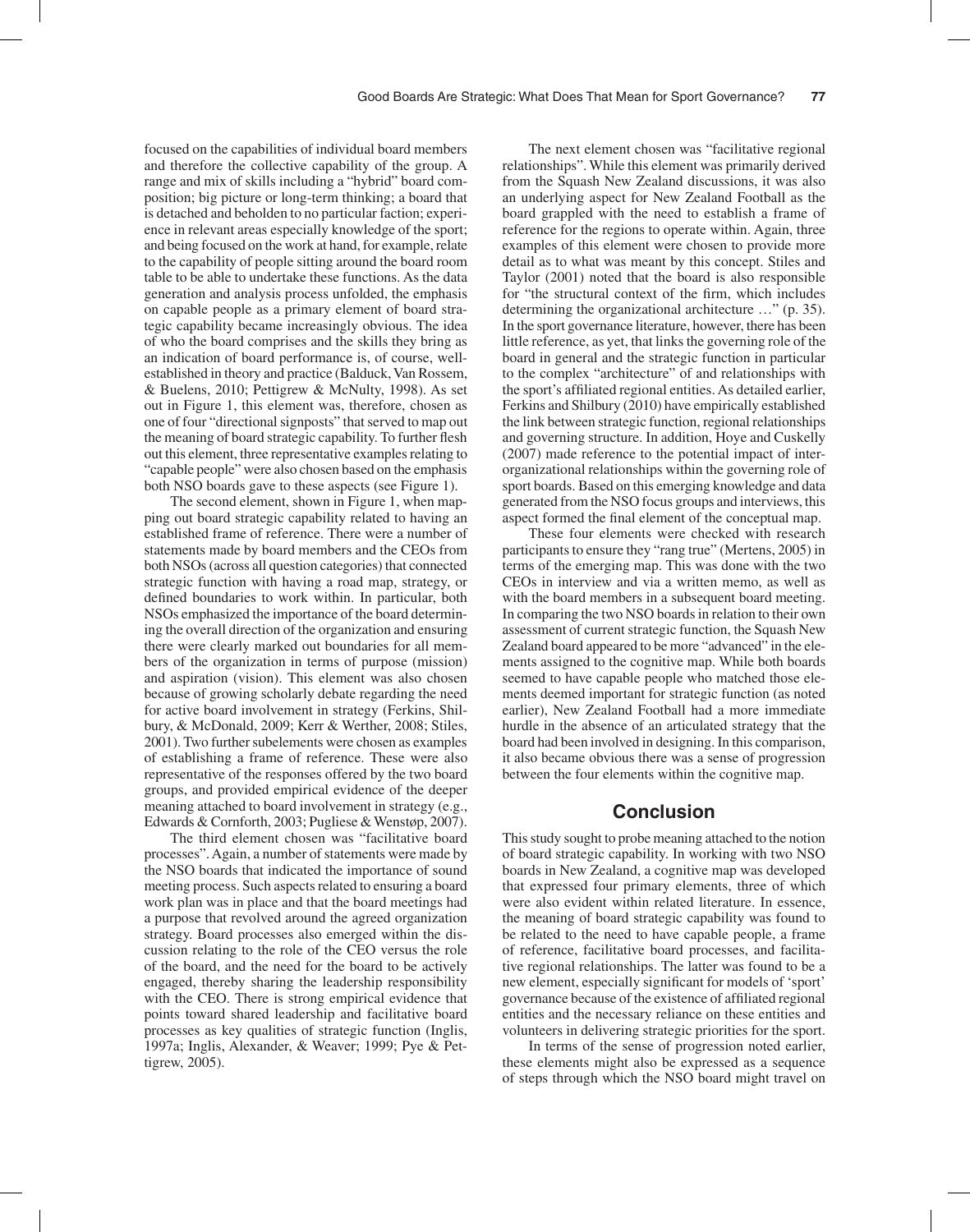its journey toward achieving a high-performing strategic board. For example, to even begin to function as a strategic board, a first step is having people around the board room table who can think and act strategically, have knowledge of the sport, and can be inquisitive and impartial. As a second step, there was also a strong indication from both boards as well as evidence drawn from the literature (Kerr & Werther, 2008; Stiles, 2001) that an organization needs to have a clearly articulated strategy, where the board has been involved in its development.

"Facilitative board processes" appeared to be the next advancement that Squash New Zealand had achieved, and that New Zealand Football was still seeking to develop. Squash New Zealand board's next challenge was to create a governing system whereby the organization strategy could be effectively implemented via the regional delivery mechanism. For this element, the emphasis was on building better relationships and processes which may or may not include a change in the sport's governing architecture.

Increasingly, scholars have argued for greater depth in understanding in relation to the strategic role of the board, and an understanding of the process and context within which this role takes place (Pugliese & Wenstøp, 2007; Pye & Pettigrew, 2005; Stiles, 2001). In sport governance, while it is acknowledged that the strategic role of the board is crucial to organization performance, it has also been noted that there is a critical gap in our knowledge regarding this aspect of sport governance (Hoye & Cuskelly, 2007). The present study serves to add additional meaning to the notion of board strategic function. By their very existence, maps and metaphors frame a particular landscape, establishing more clearly the subject of consideration (Huff & Jenkins, 2002). "What is included in the frame is much easier to identify, and challenge. Alternative frames are easier to imagine once a first alternative is made more explicit. Maps even make the absent more obvious" (Huff & Jenkins, 2002, p. 3).

The map and metaphors derived from this study provides a starting point in further explicating the meaning of board strategic capability. Further investigation could "tease out" a better understanding of the need for balance between elements (such as between those identified as conformance and performance), noted as a tension within the governing role (Mankins, 2007). Another aspect that warrants further investigation is the balance between what is considered to be a strategic focus versus an operational focus. Highlighted by Edwards and Cornforth (2003), there was also an emphasis given by the NSOs' boards involved in this study regarding the need to understand operational aspects to contribute to strategic decisionmaking. Finally, the extent of board involvement in strategy (captured within the frame of reference element) is also a theme worthy of more empirical focus within the sport setting. Perhaps the use of figurative language and techniques to present research findings can help unlock not only greater clarity in meaning for scholars but also provide governance practitioners with more accessible guidelines and models in their endeavors to become highperforming strategic boards.

#### **References**

- Ambrosini, V., & Bowman, C. (2002). Mapping successful organizational routines. In A. Huff & M. Jenkins (Eds.), *Mapping strategic knowledge* (pp. 19–45). Thousand Oaks, CA: Sage.
- Auld, C.J., & Godbey, G. (1998). Influence in Canadian national sport organizations: Perceptions of professionals and volunteers. *Journal of Sport Management, 12,* 20–38.
- Babiak, K. (2007). Determinants of inter-organizational relationships: The case of a Canadian non-profit sport organization. *Journal of Sport Management, 21,* 338–376.
- Balduck, A., Van Rossem, A., & Buelens, M. (2010). Identifying competencies of volunteer board members of community sports clubs. *Nonprofit and Voluntary Sector Quarterly, 39,* 213–235.
- Bradshaw, P., Murray, V., & Wolpin, J. (1992). Do nonprofit boards make a difference? An exploration of the relationships among board structure, process, and effectiveness. *Nonprofit and Voluntary Sector Quarterly, 21,* 227–249.
- Brown, W. (2005). Exploring the association between board and organizational performance in non-profit organizations. *Nonprofit Leadership and Management, 15,* 317–339.
- Brown, W., & Guo, C. (2010). Exploring the key roles for nonprofit boards. *Nonprofit and Voluntary Sector Quarterly, 39,* 536–546.
- Clendenin, W.D. (1972). Company presidents look at the board of directors. *California Management Review, 14*(3), 60–66.
- Crawford Report (2009). *The future of sport in Australia. Report of the Independent Sport Panel to the Australian Government*. Canberra: Commonwealth of Australia.
- Dalton, D.R., Daily, C.M., Ellstrand, A.E., & Johnson, J.L. (1998). Meta-analytic reviews of board structure and financial performance. *Strategic Management Journal, 19,* 269–290.
- Denzin, N.K., & Lincoln, Y.S. (Eds.). (2000). *The handbook of qualitative research* (2nd ed.). Thousand Oaks: Sage.
- Department of Culture, Media, and Sport/Strategy Unit. (2002). Game plan: A strategy for delivering government's sport and physical activity objectives. London: Author.
- Devine, F., & Heath, S. (1999). *Sociological research methods in context*. Basingstoke: Macmillan.
- Doherty, A.J., & Carron, A. (2003). Cohesion in volunteer sport executive committees. *Journal of Sport Management, 17,* 116–141.
- Edwards, C., & Cornforth, C. (2003). What influences the strategic contribution of boards? In C. Cornforth (Ed.), *The governance of public and non-profit organisations: What do boards do?* (pp. 77–96). London: Routledge.
- Edwards, A., & Skinner, J. (2009). *Qualitative research methods in sport management*. Oxford: Butterworth-Heinemann/ Elsevier.
- Ferkins, L., & Shilbury, D. (2010). Developing board strategic capability in sport organisations: The national-regional governing relationship. *Sport Management Review, 13,* 235–254.
- Ferkins, L., Shilbury, D., & McDonald, G. (2009). Board involvement in strategy: advancing the governance of sport organizations. *Journal of Sport Management, 23,* 245–277.
- Fiegener, M. (2005). Determinants of board participation in the strategic decisions of small corporations. *Entrepreneurship Theory and Practice, 29,* 627–650.
- Forbes, D.P., & Milliken, F.J. (1999). Cognition and corporate governance: Understanding boards of directors as strategic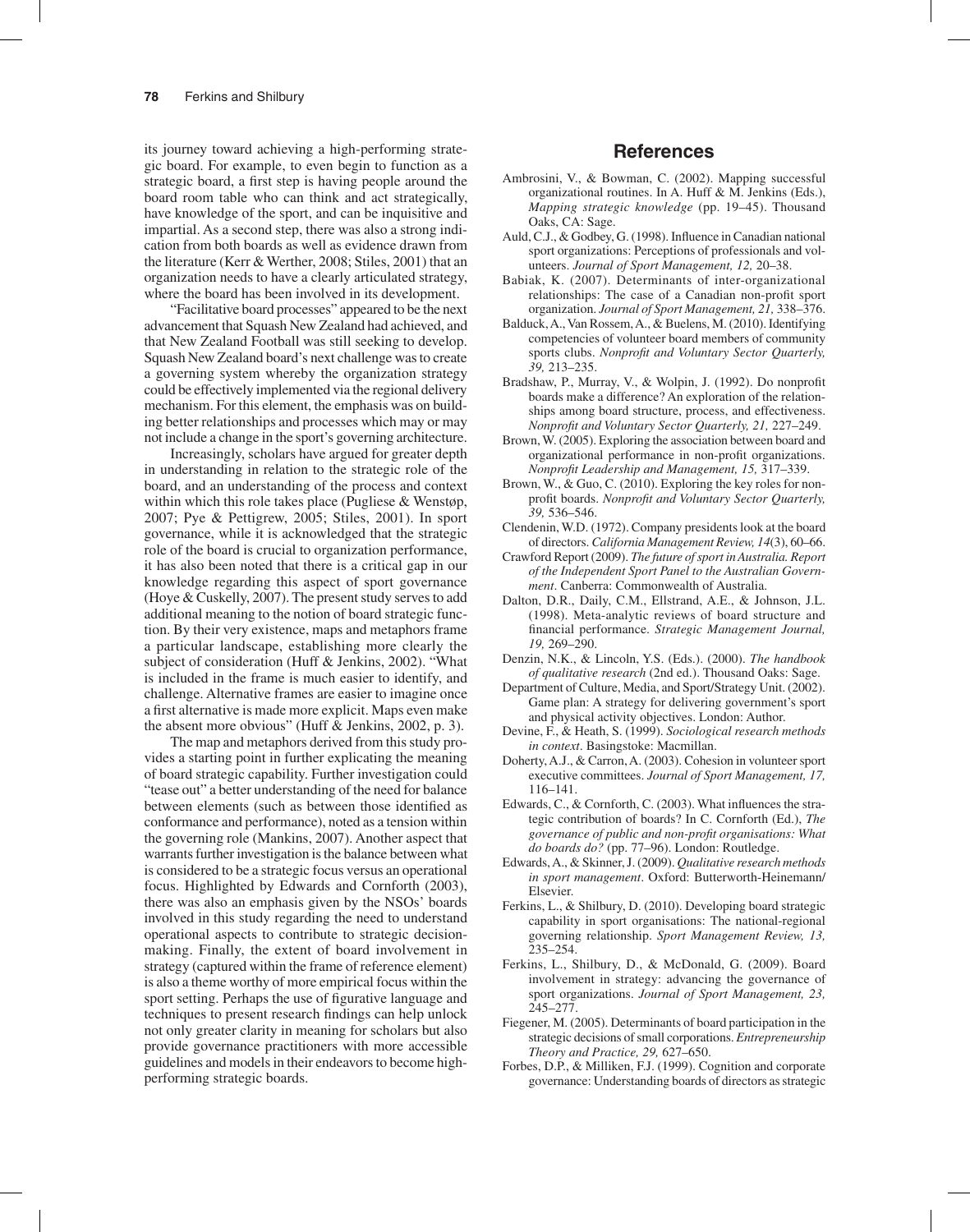decision-making groups. *Academy of Management Review, 24,* 489–505.

- Hambrick, D., Werder, A., & Zajac, E. (2008). New directions in corporate governance research. *Organization Science, 19,* 381–385.
- Heller, J.R., & Milton, F. (1972). The board of directors: Legalistic anachronism or vital force. *California Management Review, 14*(3), 24–30.
- Heron, J., & Reason, P. (2001). The practice of co-operative inquiry: Research 'with' rather than 'on' people. In P. Reason & H. Bradbury (Eds.), *Handbook of action research: Participative inquiry and practice* (pp. 171–178). Thousand Oaks, CA: Sage.
- Hoye, R. (2004). Leader-member exchanges and board performance of voluntary sport organisations. *Nonprofit Management & Leadership, 15,* 55–70.
- Hoye, R. (2006). Leadership within voluntary sport organization boards. *Nonprofit Management & Leadership, 16,* 297–313.
- Hoye, R., & Cuskelly, G. (2003a). Board-executive relationships within voluntary sport organisations. *Sport Management Review, 6,* 53–73.
- Hoye, R., & Cuskelly, G. (2003b). Board power and performance in voluntary sport organisations. *European Sport Management Quarterly, 3*(2), 103–119.
- Hoye, R., & Cuskelly, G. (2004). Board member selection, orientation and evaluation: Implications for board performance in member-benefit voluntary sport organisations. *Third Sector Review, 10*(1), 77–100.
- Hoye, R., & Cuskelly, G. (2007). *Sport governance.* Sydney, AUS: Elsevier.
- Hoye, R., & Inglis, S. (2003). Governance of nonprofit leisure organizations. *Leisure and Society, 26,* 369–387.
- Huff, A., & Jenkins, M. (Eds.). (2002). *Mapping strategic knowledge*. Thousand Oaks, CA: Sage.
- Huse, M. (2005). Accountability and creating accountability: A framework for exploring behavioural perspectives of corporate governance. *British Journal of Management, 16,* S65–S79.
- Ingley, C.B., & van der Walt, N.T. (2005). Do board processes influence director and board performance? Statutory and performance implications. *Corporate Governance, 13,* 632–653.
- Inglis, S. (1994). Exploring volunteer board member and executive director needs: Importance and fulfillment. *Journal of Applied Recreation Research, 19*(3), 171–189.
- Inglis, S. (1997a). Shared leadership in the governance of amateur sport. *AVANTE Journal, 3*(1), 14–33.
- Inglis, S. (1997b). Roles of the board in amateur sport organizations. *Journal of Sport Management, 11,* 160–176.
- Inglis, S., Alexander, T., & Weaver, L. (1999). Roles and responsibilities of community non-profit boards. *Nonprofit Management & Leadership, 10,* 153–167.
- Inglis, S., & Weaver, L. (2000). Designing agendas to reflect board roles and responsibilities: Results of a study. Nonprofit Management and Leaderships, 11, 65-77.

Kerr, J.L., & Werther, W.B. (2008). The next frontier in corporate governance: Engaging the board in strategy. *Organizational Dynamics, 37*(2), 112–124.

- Kikulis, L. (2000). Continuity and change in governance and decision making in national sport organizations: Institutional explanations. *Journal of Sport Management, 14,* 293–320.
- Kikulis, L.M., Slack, T., & Hinings, C.R. (1995). Towards an understanding of the role of agency and choice in the

changing structure of Canada's National Sport Organizations. *Journal of Sport Management, 9,* 135–152.

- Lambert, J., & Parvinen, P. (2003). The river metaphor for strategic management. *European Management Journal, 21,* 549–557.
- McNulty & Pettigrew. (1996). Contribution, power and influence of part-time board members. *Corporate Governance, 4*(3), 160–179.
- McNulty, T., & Pettigrew, A. (1999). Strategists on the board. *Organization Studies, 20*(1), 47–74.
- Mankins, M. (2007). Strategy setters vs strategy vetters. *Directors & Boards, 31*(2), 28–31.
- Mertens, D. (2005). *Research and evaluation in education and psychology: Integrating diversity with quantitative, qualitative and mixed methods* (2nd ed.). Thousand Oaks, CA: Sage.
- Ministerial Taskforce. (2001). Getting set for an active nation. Report of the sport, fitness and leisure ministerial taskforce, Wellington, NZ.
- Mueller, F., Sillince, J., Harvey, C., & Howorth, C. (2003). A rounded picture is what we need: Rhetorical strategies, arguments, and the negotiation of change in a UK hospital trust. *Organization Studies, 25,* 75–93.
- O'Brien, D., & Slack, T. (2003). An analysis of change in an organizational field: The professionalization of English rugby union. *Journal of Sport Management, 17,* 417–448.
- Papadimitriou, D. (1999). Voluntary boards of directors in Greek sport governing bodies. *European Journal for Sport Management, 6,* 78–103.
- Pettigrew, A. (1990). Longitudinal field research on change: Theory and practice. *Organization Science, 1,* 276–292.
- Pettigrew, A. (1997). What is a processual analysis? *Scandinavian Journal of Management, 13,* 337–348.
- Pettigrew, A., & McNulty, T. (1995). Power and influence in and around the boardroom. *Human Relations, 48,* 845–873.
- Pettigrew, A., & McNulty, T. (1998). Sources and uses of power in the boardroom. *European Journal of Work and Organizational Psychology, 7*(2), 197–214.
- Pettigrew, A., Thomas, H., & Whittington, R. (Eds.). (2002). *The handbook of strategy and management*. London: Sage.
- Pugliese, A., & Wenstøp, P. (2007). Board members' contribution to strategic decision making in small firms. *Journal of Management & Governance, 11,* 383–404.
- Pugliese, A., Bezemer, P., Zattoni, A., Huse, M., Van den Bosch, F., & Volberda, H. (2009). Boards of directors' contribution to strategy: A literature review and research agenda. *Corporate Governance: An International Review, 17*(3), 292–306.
- Pye, A. (2004). The importance of context and time for understanding board behaviour: Some lessons from social capital research. International Studies of Management and Organisation, 34(2), 63–89.
- Pye, A., & Pettigrew, A. (2005). Studying board context, process and dynamics: Some challenges for the future. *British Journal of Management, 16,* S27–S38.
- Reason, P., & Bradbury, H. (Eds.). (2001). *Handbook of action research: Participative inquiry and practice*. Thousand Oaks, CA: Sage.
- Roberts, J., McNulty, T., & Stiles, P. (2005). Beyond agency conceptions of the work of the non-executive director: Creating accountability in the boardroom. *British Journal of Management, 16,* S5–S26.
- Ruigrok, W., Peck, S., & Keller, H. (2006). Board characteristics and involvement in strategic decision making: Evidence from Swiss companies. *Journal of Management Studies, 43,* 1201–1226.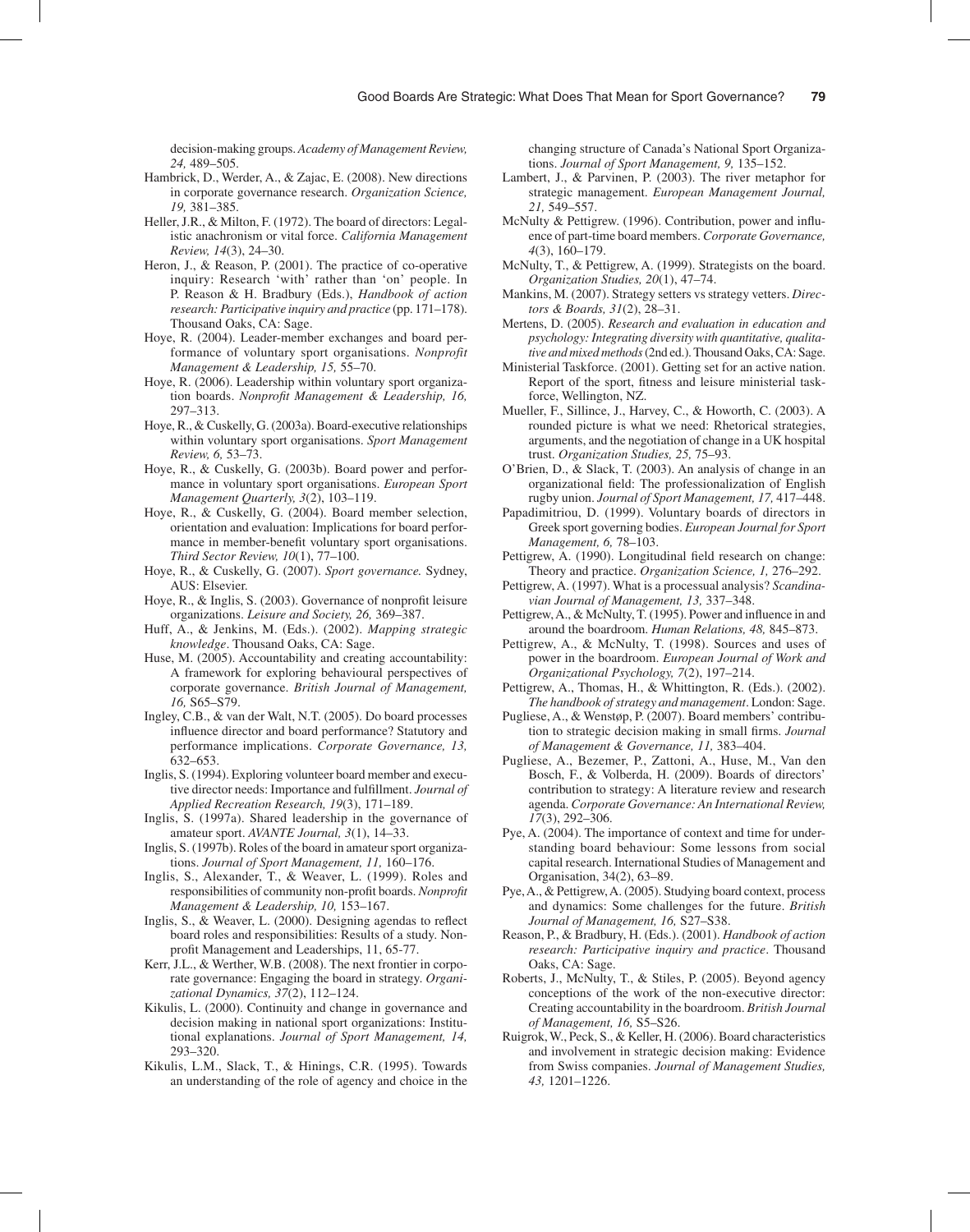- Searle, M. (1989). Measuring recreation board members' needs. *Recreation Research Review, 14*(3), 41–50.
- Schmidt, S., & Brauer, M. (2006). Strategic governance: How to assess board effectiveness in guiding strategy execution. *Corporate Governance: An International Review, 14*(1), 13–22.
- Shilbury, D. (2001). Examining board member roles, functions and influence: A study of Victorian sporting organisations. *International Journal of Sport Management, 2,* 253–281.
- Siciliano, J. (2008). A comparison of CEO and director perceptions of board involvement in strategy. *Nonprofit and Voluntary Sector Quarterly, 37,* 152–162.
- Skirstad, B. (2009). Gender policy and organizational change: A contextual approach. *Sport Management Review, 12,* 202–216.
- Sport and Recreation New Zealand. (2006). Nine steps to effective governance: Building high performance organisations (2nd ed.). Wellington, NZ: Author.
- Sport and Recreation New Zealand. (2010). Club membership. Retrieved February 1, 2010, from www.sparc.org.nz/ research-policy/overview.
- Stake, R.E. (2000). Case studies. In N.K. Denzin & Y.S. Lincoln (Eds.), *Handbook of qualitative research* (2nd ed., pp. 435–454). Thousand Oaks, CA: Sage.
- Stiles, P. (2001). The impact of the board on strategy: An empirical examination. *Journal of Management Studies, 38,* 627–651.
- Stiles, P., & Taylor, B. (2001). *Boards at work: How directors view their roles and responsibilities*. New York: Oxford University Press.
- Taylor, M., & O'Sullivan, N. (2009). How should National Governing Bodies of sport be governed in the UK? An exploratory study of board structure. *Corporate Governance: An International Review, 17,* 681–693.
- Tolich, M., & Davidson, C. (1999). Starting fieldwork: An introduction to qualitative research in New Zealand. Auckland, NZ: Oxford University Press.
- Trenberth, L., Leberman, S., & Collins, C. (Eds.). (2006). *Sport business management in Aotearoa/New Zealand.* Palmerston North: Thomson Learning.
- van der Walt, N., & Ingley, C. (2003). Board dynamics and the influence of professional background, gender and ethnic diversity of directors. *Corporate Governance: An International Review, 13,* 623–653.
- van der Walt, N., Ingley, C., Shergill, G., & Townsend, A. (2006). Board configuration: Are diverse boards better boards? *Corporate Governance, 6*(2), 129–147.
- Wheelen, D., & Hunger, J. (2000). *Strategic management and business policy* (7th ed.). Sydney: Addison Wesley Longman.
- Yeh, C., & Taylor, T. (2008). Issues of governance in sport organisations: A question of board size, structure and roles. *World Leisure, 1,* 33–45.
- Yeh, C., Taylor, T., & Hoye, R. (2009). Board roles in organisations with a dual board system: Empirical evidence from Taiwanese non-profit sport organisations. *Sport Management Review, 12,* 91–100.
- Zahra, S., & Pearce, J.A. (1989). Boards of directors and corporate financial performance: A review and integrative model. *Journal of Management, 15,* 291–334.